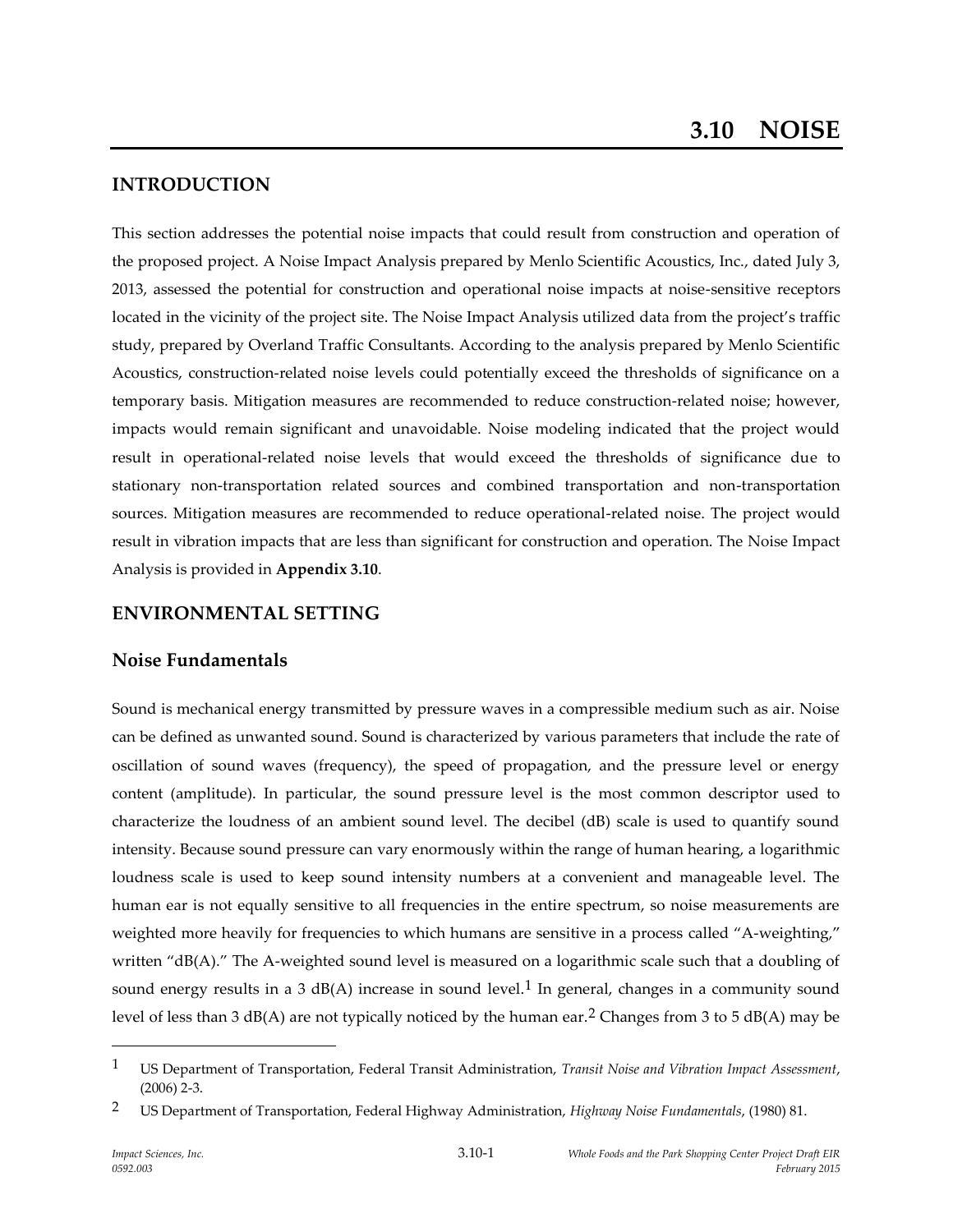noticed by some individuals who are extremely sensitive to changes in noise.<sup>3</sup> A greater than 5 dB(A) increase is readily noticeable, while the human ear perceives a 10 dB(A) change in sound level to be a doubling or halving sound. $4$  Common noise levels associated with certain activities are shown on **Figure 3.10-1, Common Noise Levels**.

When assessing community reaction to noise, there is an obvious need for a scale that averages sound pressure levels over time and quantifies the result in terms of a single numerical descriptor. Different types of scales are used to characterize the time-varying nature of sound. Scales that are applicable to this analysis are the Maximum Noise Level (Lmax), Equivalent Noise Level (Leq), and the Community Noise Equivalent Level (CNEL). The Lmax is the maximum noise level measured during a specified period. The Leq is the average A-weighted sound level measured over a given time interval. Leq can be measured over any period, but is typically measured for 1-minute, 15-minute, 1-hour, or 24-hour periods. CNEL is an average A-weighted sound level measured over a 24-hour period. However, this noise scale is adjusted to account for some individuals' increased sensitivity to noise levels during the evening and nighttime hours. A CNEL noise measurement is obtained by adding 5 dB to sound levels occurring during the evening from 7:00 PM to 10:00 PM, and 10 dB to sound levels occurring during the nighttime from 10:00 PM to 7:00 AM. The 5 dB and 10 dB "penalties" are applied to account for increased noise sensitivity during the evening and nighttime hours. The logarithmic effect of adding these penalties to the 1-hour Leq measurements typically results in a CNEL measurement that is within approximately 3 dB(A) of the peak-hour Leq.5 Below are brief definitions of these metrics and other terminology used in this analysis:

- **Decibel (dB):** A unitless measure of sound on a logarithmic scale, which indicates the squared ratio of sound pressure amplitude to a reference sound pressure amplitude. The reference pressure is 20 micro-pascals.
- **A-Weighted Decibel (dB(A))**: An overall frequency-weighted sound level in decibels that approximates the frequency response of the human ear.
- **Equivalent Sound Level (Leq)**: The equivalent steady state sound level that in a stated period of time would contain the same acoustical energy.
- **Maximum Sound Level (Lmax)**: The maximum sound level measured during the measurement period.

<sup>3</sup> US Department of Transportation, Federal Highway Administration, *Highway Noise Fundamentals*, (1980) 81.

<sup>4</sup> US Department of Transportation, Federal Highway Administration, *Highway Noise Fundamentals*, (1980) 81.

<sup>5</sup> California Department of Transportation, *Technical Noise Supplement; A Technical Supplement to the Traffic Noise Analysis Protocol*, (1998) N51-N54.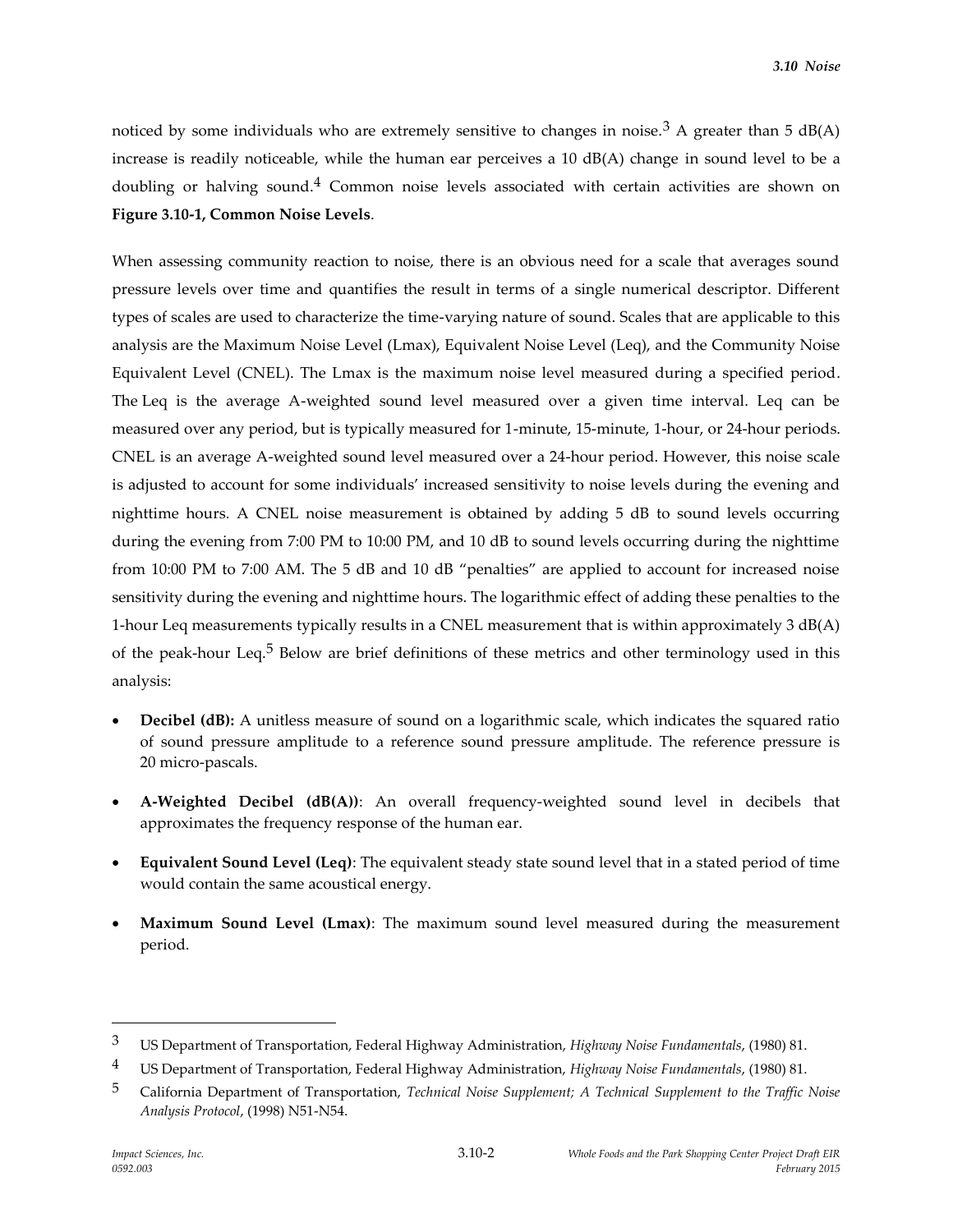

*\* NOTE: 50' from motorcycle equals noise at about 2000' from a four-engine jet aircraft.*

**‡** *NOTE: dB are "average" values as measured on the A–scale of a sound–level meter.*

FIGURE **3.10-1**

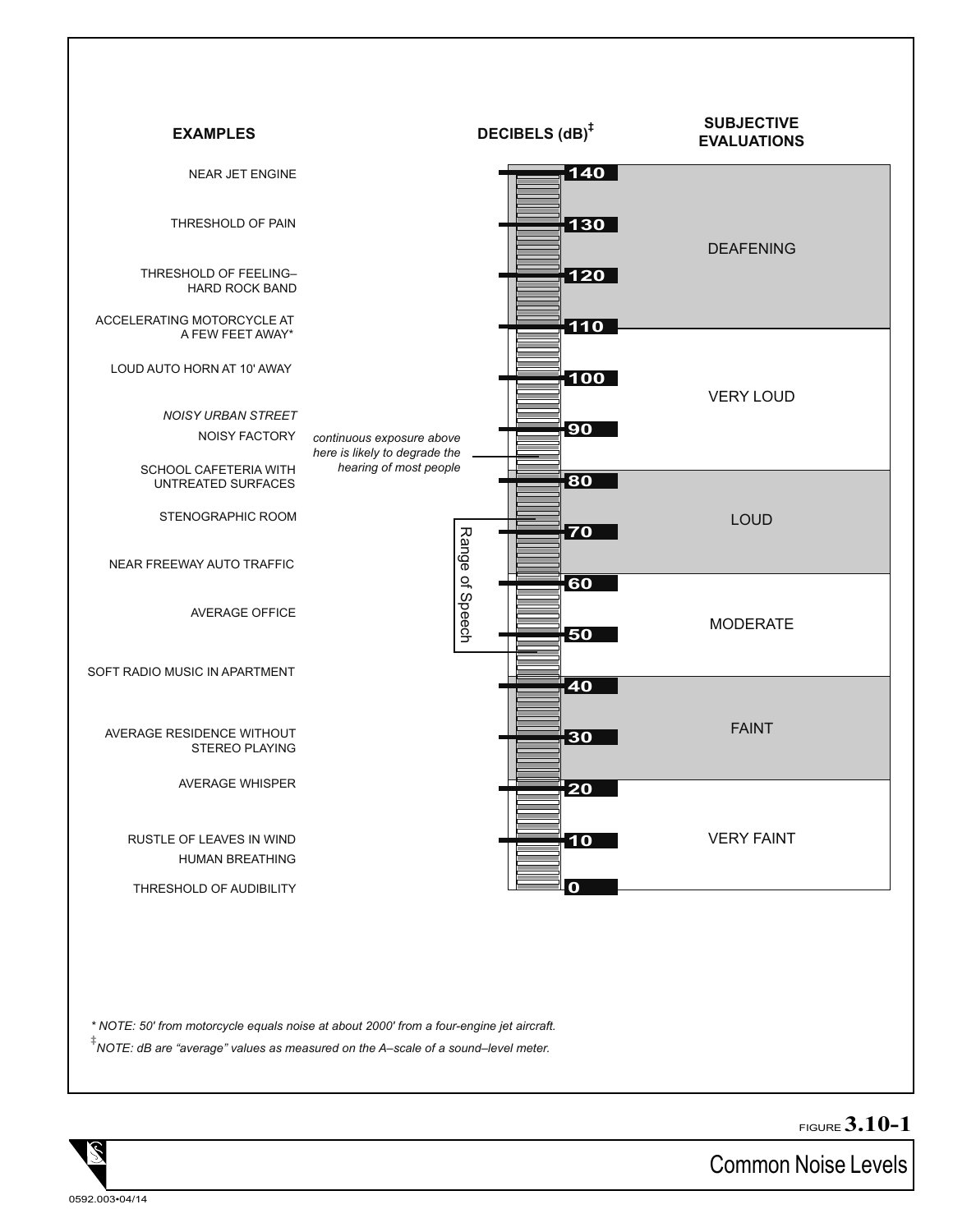- **Minimum Sound Level (Lmin)**: The minimum sound level measured during the measurement period.
- **n-Percent Exceeded Level (Ln)**: The sound level exceeded for n percent of the time. For instance, L50 is the noise level that was exceeded for a cumulative 50 percent of the time during a measurement period (e.g., 30 minutes during a 1-hour measurement period).
- **Community Noise Equivalent Level (CNEL)**: The energy average of the A-weighted sound levels occurring during a 24-hour period with 5 dB added to the A-weighted sound levels occurring during the period from 7:00 PM to 10:00 PM and 10 dB added to the A-weighted sound levels occurring during the period from 10:00 PM to 7:00 AM.
- **Day-Night Level (Ldn)**: The energy average of the A-weighted sound levels occurring during a 24-hour period, with 10 dB added to the A-weighted sound levels occurring during the period from 10:00 PM to 7:00 AM.

CNEL and Ldn values differ by less than 1 dB. As a matter of practice, Ldn and CNEL values are considered to be equivalent and are treated as such in this assessment.

# **Vibration Fundamentals**

Vibration consists of waves transmitted through solid material. Ground-borne vibration propagates from the source through the ground to adjacent buildings by surface waves. The frequency of a vibrating object describes how rapidly it is oscillating, measured in Hertz (Hz). Most environmental vibrations consist of a composite, or "spectrum," of many frequencies, and are generally classified as broadband or random vibrations. The normal frequency range of most ground-borne vibration that can be felt generally starts from a low frequency of less than 1 Hz to a high of about 200 Hz. Vibration is often measured in terms of the peak particle velocity (PPV) in inches per second (in/sec), because it is related to the stresses that are experienced by buildings. Vibration is also measured in vibration decibels (VdB). The human threshold of perception is around 65 VdB; the dividing line between barely perceptible and distinctly perceptible is around 75 VdB; and vibration levels are acceptable at 85 VdB if there are an infrequent number of events per day.6

Ground-borne vibration is generally limited to areas within a few hundred feet of certain types of construction activities, especially pile driving. Road vehicles rarely create enough ground-borne vibration to be perceptible to humans unless the road surface is poorly maintained and there are potholes or bumps.7 If traffic, typically heavy trucks, induces perceptible vibration in buildings, such as window

<sup>6</sup> US Department of Transportation, Federal Transit Administration, *Transit Noise and Vibration Impact Assessment*, (2006), 7–8.

<sup>7</sup> US Department of Transportation, Federal Transit Administration, *Transit Noise and Vibration Impact Assessment*, (2006), 7–9.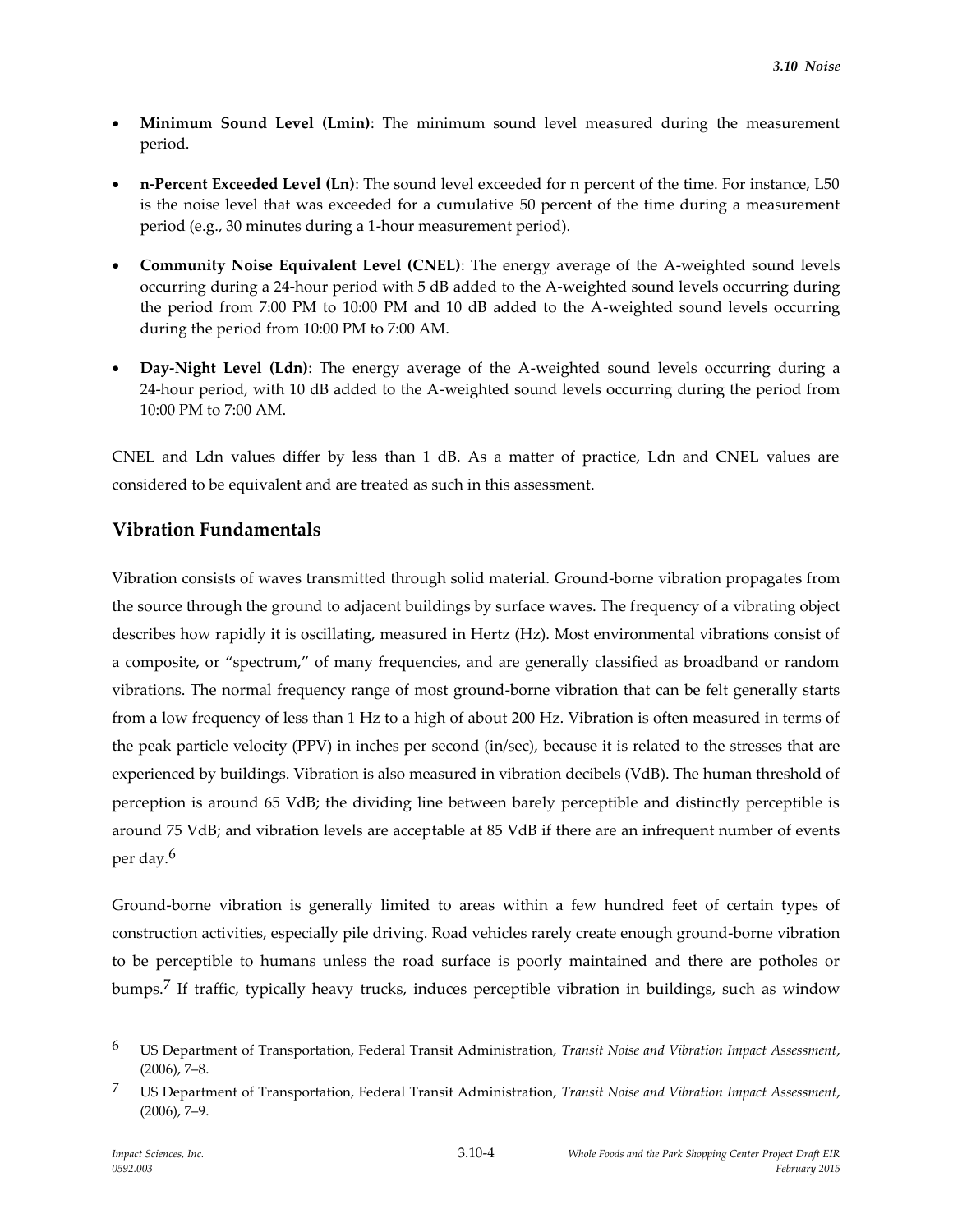rattling or shaking of small loose items, then it is most likely an effect of low-frequency airborne noise or ground characteristics. Human annoyance by vibration is related to the vibration energy and the number and duration of events, as well as the setting in which the person experiences the vibration.

### **Surrounding Land Uses**

The project site is located within the larger Civic Center area of Malibu, which occupies approximately 185 acres extending from Pacific Coast Highway (PCH) in the south to the base of the hillsides in the north. The project site is located adjacent to a vacant parcel to the west, commercial to the east, horse training facility to the north, and a commercial center to the south. Single-family residential properties are located further to the north, along the ridgeline overlooking the Civic Center area. Additional land uses in the area include Legacy Park, a passive community park, which includes an element of the City's storm water treatment system, located southwest of the project site, across Civic Center Way. Immediately to the west is the approved, but unbuilt, La Paz commercial development. The Los Angeles County Civic Center complex, which includes the Los Angeles County Sheriff's Department (LASD) substation, the Malibu Branch Public Library – Malibu Branch, and the vacated Superior Court offices, is located immediately to the west of the La Paz site. The project site is also within 0.25 mile of eastbound and westbound transit stops on the Malibu Express (Metro Line 534), which provides daily public transportation services. The project site is located approximately 920 feet (280 meters) north of PCH.

# **Ambient Sound Levels**

#### *Measured Sound Levels*

Sound generated by vehicular traffic traveling on the local roadway network represents the predominant and most consistent noise source in the project area. Vehicles traveling in the project area generally include automobiles, trucks, buses, and motorcycles. Existing sound levels were measured at noisesensitive receptors closest to the proposed project by Menlo Scientific Acoustics, Inc. Since the proposed project would typically operate during the daytime and evening hours, noise measurements were taken during peak afternoon traffic period and at nighttime. These two periods represent the extremes of the existing noise environment when the project would be in operation. Additional monitoring at two locations was done to reflect weekend mid-day ambient noise levels. The measured sound levels, shown as Leq and L90, are provided in **Table 3.10-1, Existing Environmental Noise Exposures**. Detailed information on measurement times and locations are provided in **Appendix 3.10**.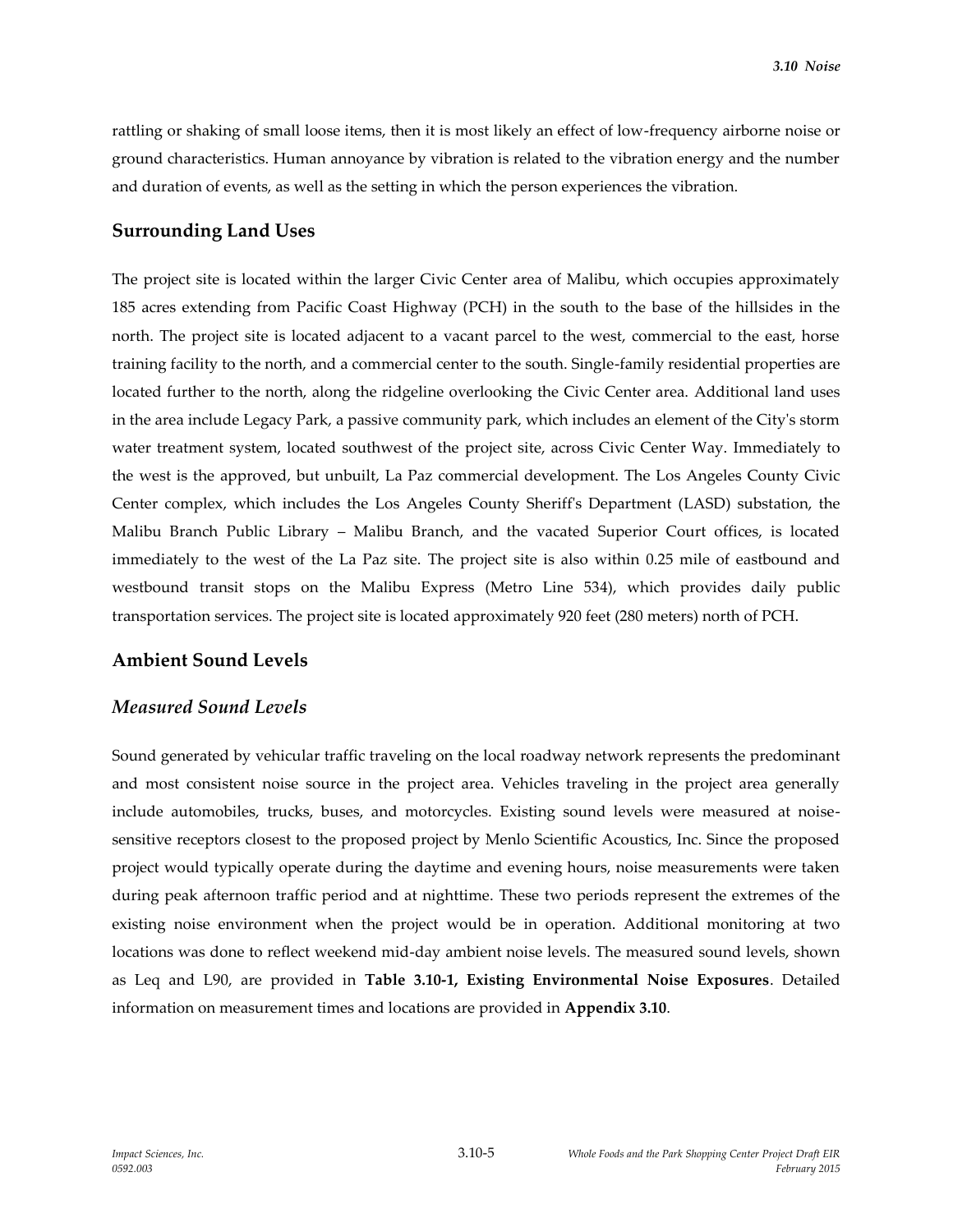|                |                                     | <b>Distance</b><br>from<br><b>Nearest</b><br>Project<br><b>Boundary</b> | <b>Afternoon Peak-</b><br><b>Hour Ambient</b><br>Sound Level, 15-<br>minute<br>(dB(A)A) |     | Nighttime<br><b>Ambient Sound</b><br>Level, 15-minute<br>(dB(A)) |     |                          | Afternoon<br>(Saturday) Mid-<br>Day Ambient<br>Sound Level, 15-<br>minute $(dB(A))$ |  |
|----------------|-------------------------------------|-------------------------------------------------------------------------|-----------------------------------------------------------------------------------------|-----|------------------------------------------------------------------|-----|--------------------------|-------------------------------------------------------------------------------------|--|
| ID             | <b>Sensitive Receptor Location</b>  | (feet)                                                                  | Leq                                                                                     | L90 | Leq                                                              | L90 | Leq                      | L90                                                                                 |  |
| 1              | Equestrian Center                   | 30                                                                      | 46                                                                                      | 43  | 45                                                               | 42  |                          |                                                                                     |  |
| $\overline{2}$ | Residence at 3661 Cross Creek Dr.   | 250                                                                     | 45                                                                                      | 42  | 45                                                               | 43  | ۰                        | ٠                                                                                   |  |
| 3              | Malibu Public Library               | 430                                                                     | 52                                                                                      | 49  | 48                                                               | 39  | $\overline{\phantom{0}}$ | $\overline{a}$                                                                      |  |
| 4              | Residence at 23704 Harbor Vista Dr. | 760                                                                     | 52                                                                                      | 49  | 44                                                               | 39  | 52                       | 48                                                                                  |  |
| 5              | Residence at 3657 Cross Creek Rd    | 700                                                                     | 43                                                                                      | 40  | 42                                                               | 38  | 46                       | 37                                                                                  |  |
| 6              | Legacy Park                         | 365                                                                     | 59                                                                                      | 50  | $\overline{\phantom{a}}$                                         |     |                          |                                                                                     |  |

# **Table 3.10-1 Existing Environmental Noise Exposures**

*Source: Menlo Scientific Acoustics, Inc. Whole Foods in the Park, City of Malibu, Noise Impact Analysis, (July 3, 2013). The Noise Impact Analysis is provided in Appendix 3.10.*

# **REGULATORY FRAMEWORK**

# **Federal**

There are no federal noise regulations that bear directly on local actions of the City of Malibu. However, various federal agencies have provided guidance documents on assessing and mitigating noise impacts from construction and vehicle traffic. These guidance documents are discussed later under the project impacts section.

# **State**

# *California Department of Health Services*

The State of California Department of Health Services, Environmental Health Division, has published recommended guidelines for noise and land use compatibility, referred to as the *State Land Use Compatibility Guidelines for Noise* (State Noise Guidelines). The State Noise Guidelines, illustrated in **Figure 3.10-2, State Land Use Compatibility Guidelines for Noise**, indicate that residential land uses and other noise-sensitive receptors generally should locate in areas where outdoor ambient sound levels do not exceed 65 to 70 dB(A) (CNEL or Ldn). The Department of Health Services does not mandate application of this compatibility matrix to development projects; however, each jurisdiction is required to consider the State Noise Guidelines when developing its General Plan Noise Element or determining acceptable sound levels within its community.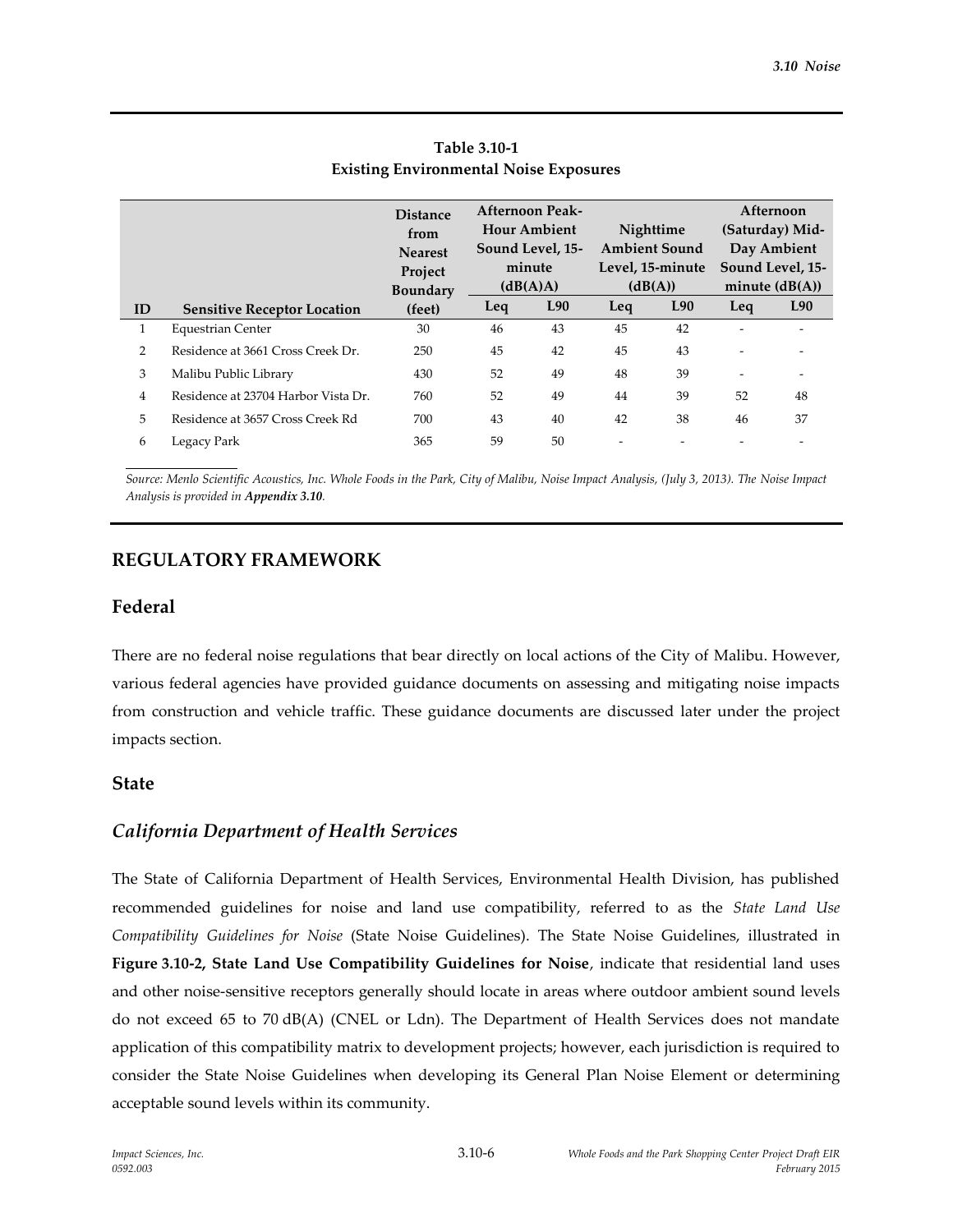According to the State Noise Guidelines, an exterior sound level of 60 dB(A) CNEL is considered to be "normally acceptable" for single-family, duplex, and mobile homes involving normal, conventional construction, without any special noise insulation requirements. Exterior sound levels up to  $65 \text{ dB}(A)$ CNEL are typically considered "normally acceptable" for multi-family units and transient lodging without any special noise insulation requirements. Between these values and 70 dB(A) CNEL, exterior sound levels are typically considered "conditionally acceptable," and residential construction should only occur after a detailed analysis of the noise reduction requirements and needed noise attenuation features have been included in the project design. Exterior noise attenuation features include, but are not limited to, setbacks to place structures outside the conditionally acceptable noise contour, orienting structures so no windows open to the noise source, and/or installing noise barriers such as berms and/or solid walls. Within a 65 dB(A) CNEL exterior noise environment, interior sound levels will typically be reduced to acceptable levels (to at least 45 dB(A) CNEL) with closed windows through conventional construction, but include fresh air supply systems or air conditioning in order to maintain a comfortable living environment. The minimum attenuation of exterior to interior noise provided by typical structures in California is shown in **Table 3.10-2, Outside to Inside Noise Attenuation (dB(A))**.

|                              | Open    | Closed               |
|------------------------------|---------|----------------------|
| <b>Building Type</b>         | Windows | Windows <sup>1</sup> |
| Residences                   | 17      | 25                   |
| Schools                      | 17      | 25                   |
| Churches                     | 20      | 30                   |
| Hospitals/Convalescent Homes | 17      | 25                   |
| Offices                      | 17      | 25                   |
| <b>Theaters</b>              | 20      | 30                   |
| Hotels/Motels                | 17      | 25                   |

**Table 3.10-2 Outside to Inside Noise Attenuation (dB(A))**

*Source: Transportation Research Board, National Research Council, Highway Noise: A Design Guide for Highway Engineers, National Cooperative Highway Research Program Report 117.*

*<sup>1</sup> As shown, structures with closed windows can attenuate exterior noise by a minimum of 25 to 30 dB(A).*

Under the State Noise Guidelines, an exterior sound level of 70 dB(A) CNEL is typically the dividing line between an acceptable and unacceptable exterior noise environment for all noise-sensitive uses, including schools, libraries, churches, hospitals, day care centers, and nursing homes of conventional construction. Sound levels below 75 dB(A) CNEL are typically acceptable for office and commercial buildings, while levels up to 75 dB(A) CNEL are typically acceptable for industrial uses.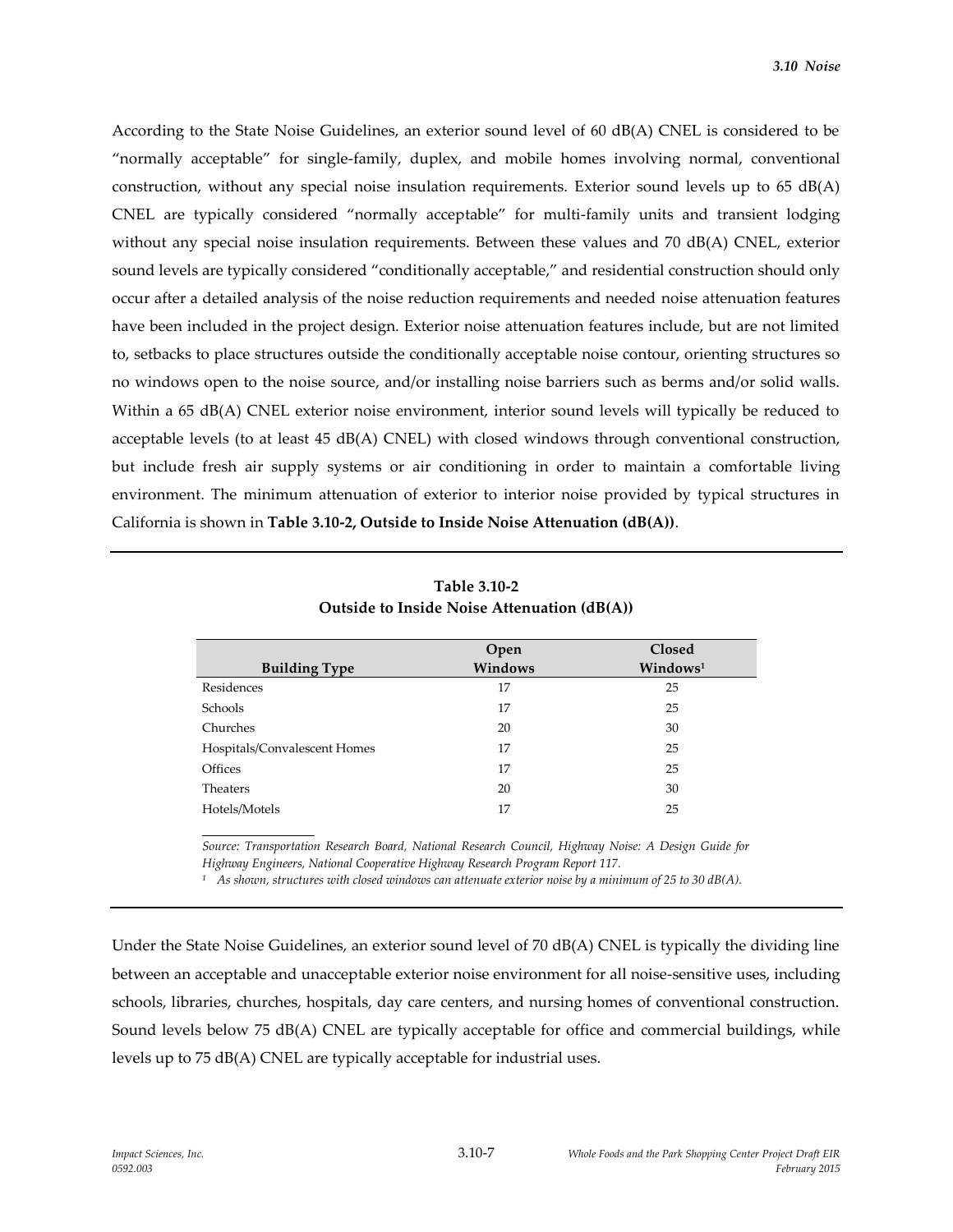| <b>LAND USE CATEGORY</b>                                                                                                                                                                 |  |    |    |    | Ldn or CNEL, dB |       |    |
|------------------------------------------------------------------------------------------------------------------------------------------------------------------------------------------|--|----|----|----|-----------------|-------|----|
|                                                                                                                                                                                          |  | 55 | 60 | 65 |                 | 70 75 | 80 |
| <b>Residential - Low Density Single</b>                                                                                                                                                  |  |    |    |    |                 |       |    |
| Family, Duplex, Mobile Homes                                                                                                                                                             |  |    |    |    |                 |       |    |
|                                                                                                                                                                                          |  |    |    |    |                 |       |    |
| Residential - Multi Family                                                                                                                                                               |  |    |    |    |                 |       |    |
|                                                                                                                                                                                          |  |    |    |    |                 |       |    |
|                                                                                                                                                                                          |  |    |    |    |                 |       |    |
| Transient Lodging - Motels, Hotels                                                                                                                                                       |  |    |    |    |                 |       |    |
|                                                                                                                                                                                          |  |    |    |    |                 |       |    |
| Schools, Libraries Churches,                                                                                                                                                             |  |    |    |    |                 |       |    |
| <b>Hospitals, Nursing Homes</b>                                                                                                                                                          |  |    |    |    |                 |       |    |
|                                                                                                                                                                                          |  |    |    |    |                 |       |    |
| Auditoriums, Concert Halls,<br>Amphitheatres                                                                                                                                             |  |    |    |    |                 |       |    |
|                                                                                                                                                                                          |  |    |    |    |                 |       |    |
| Sports Arena, Outdoor<br><b>Spectator Sports</b>                                                                                                                                         |  |    |    |    |                 |       |    |
|                                                                                                                                                                                          |  |    |    |    |                 |       |    |
|                                                                                                                                                                                          |  |    |    |    |                 |       |    |
|                                                                                                                                                                                          |  |    |    |    |                 |       |    |
| Playgrounds, Neighborhood Parks                                                                                                                                                          |  |    |    |    |                 |       |    |
|                                                                                                                                                                                          |  |    |    |    |                 |       |    |
| Golf Courses, Riding Stables,<br><b>Water Recreation, Cemeteries</b>                                                                                                                     |  |    |    |    |                 |       |    |
|                                                                                                                                                                                          |  |    |    |    |                 |       |    |
| <b>Office Buildings, Business</b>                                                                                                                                                        |  |    |    |    |                 |       |    |
| <b>Commercial and Professional</b>                                                                                                                                                       |  |    |    |    |                 |       |    |
|                                                                                                                                                                                          |  |    |    |    |                 |       |    |
| Industrial, Manufacturing Utilities,                                                                                                                                                     |  |    |    |    |                 |       |    |
| Agriculture                                                                                                                                                                              |  |    |    |    |                 |       |    |
|                                                                                                                                                                                          |  |    |    |    |                 |       |    |
| <b>NORMALLY ACCEPTABLE</b>                                                                                                                                                               |  |    |    |    |                 |       |    |
| Specified land use is satisfactory, based upon the assumption that any buildings involved are of normal conventional construction,<br>without any special noise insulation requirements. |  |    |    |    |                 |       |    |
| <b>CONDITIONALLY ACCEPTABLE</b>                                                                                                                                                          |  |    |    |    |                 |       |    |

**NORMALLY UNACCEPTABLE** 

New construction or development should generally be discouraged. If new construction or development does proceed, a detailed<br>analysis of the noise reduction requirements must be made and needed noise reduction features in



**CLEARLY UNACCEPTABLE** 

New construction or development should generally not be undertaken.

**SOURCE:** California Governor's Office of Planning and Research, State of California General Plan Guidelines, Appendix C: Guidelines for the Preparation and Content of Noise Elements of the General Plan, October 2003.

FIGURE **3.10-2**



State Land Use Compatibility Guidelines for Noise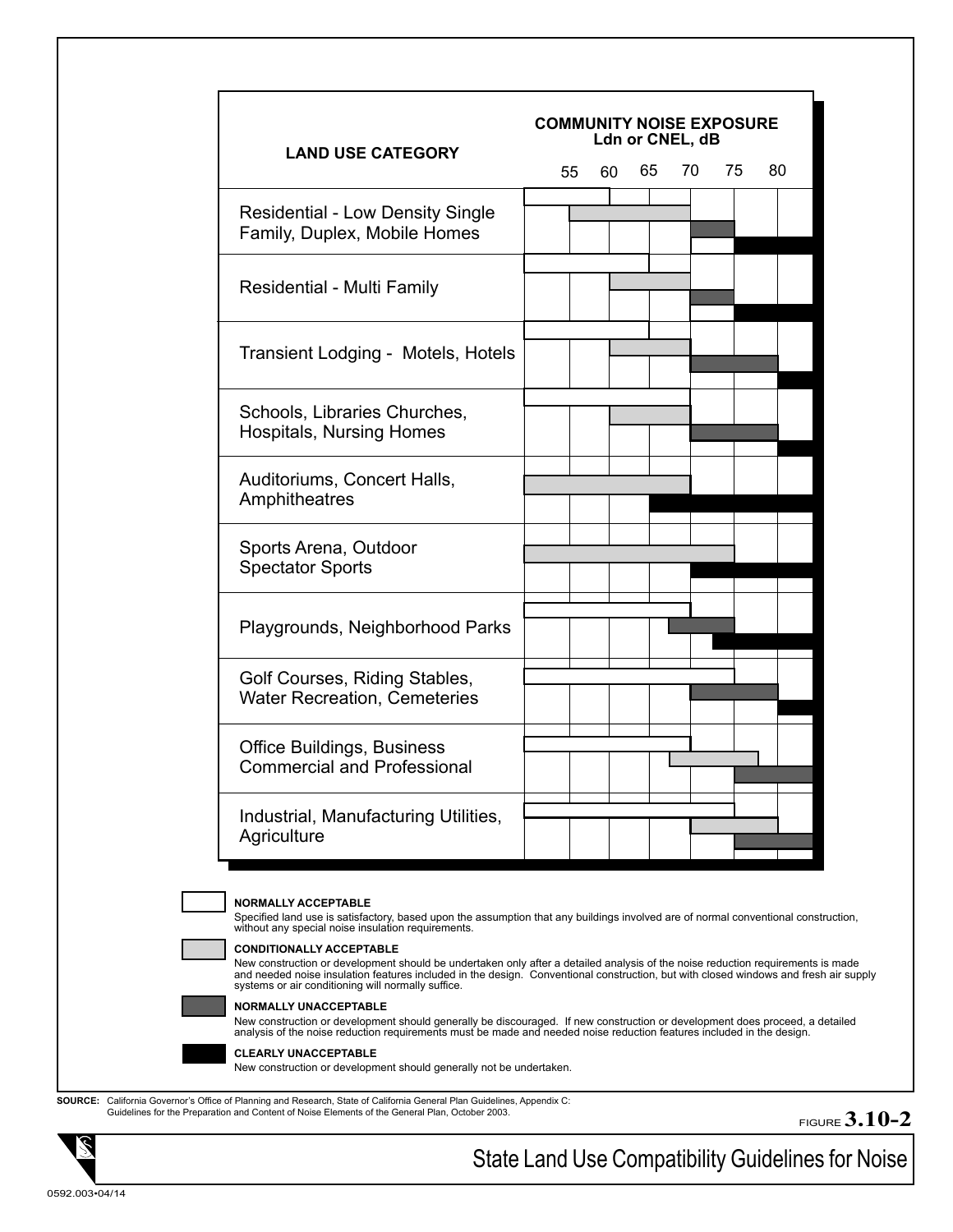# *California Noise Insulation Standards*

The California Noise Insulation Standards (Cal. Code of Reg., Title 24, Sec. 3501 et seq.) require that interior sound levels from exterior sources be 45 dB(A) or less in any habitable room of a multi-residential use facility (e.g., hotels, motels, dormitories, long-term care facilities, and apartment houses and other dwellings, except detached single-family dwellings) with doors and windows closed. Measurements are based on CNEL or Ldn, whichever is consistent with the noise element of the local general plan. Where exterior sound levels exceed 60 dB(A) CNEL/Ldn, an acoustical analysis for new development is required to show that the proposed construction will reduce interior sound levels to 45 dB(A) CNEL/Ldn. If the interior 45 dB(A) CNEL/Ldn limit can be achieved only with the windows closed, the residence design must include mechanical ventilation that meets applicable Uniform Building Code (UBC) requirements.

### *California Division of Occupational Health and Safety*

The California Division of Occupational Health and Safety provides guidelines to ensure people employed in the State of California are not exposed to sound levels greater than 85 dB(A). An employer would be required to administer a continuing effective hearing conservation program whenever employee noise exposures equal or exceed an 8-hour time-weighted average sound level of 85 dB(A) (referred to as the "action level"), or equivalently, a dose of 50 percent. The following procedures shall be implemented as part of the hearing conservation program when the action level is exceeded: personal or area noise monitoring, implementation of an audiometric testing program, an evaluation of an audiogram, audiometric test requirements, and audiometric calibration.<sup>8</sup> Furthermore, if the action level is exceeded, the employer shall institute a training program for all employees who are exposed to noise at or above an 8-hour time-weighted average of 85 dB(A), and shall ensure employee participation in the program. The training program shall be repeated annually for each employee included in the hearing conservation program, and information provided in the training program shall be updated to be consistent with changes in protective equipment and work processes.9

### **Local**

 $\overline{a}$ 

#### *City of Malibu Municipal Code*

The City of Malibu Municipal Code specifies noise restrictions, exemptions, and variances for noise sources. Several of these are applicable to the proposed project as summarized below.

<sup>8</sup> California Code of Regulations, Title 8, Section 5097, Hearing Conservation Program.

<sup>9</sup> California Code of Regulations, Title 8, Section 5099, Training Program.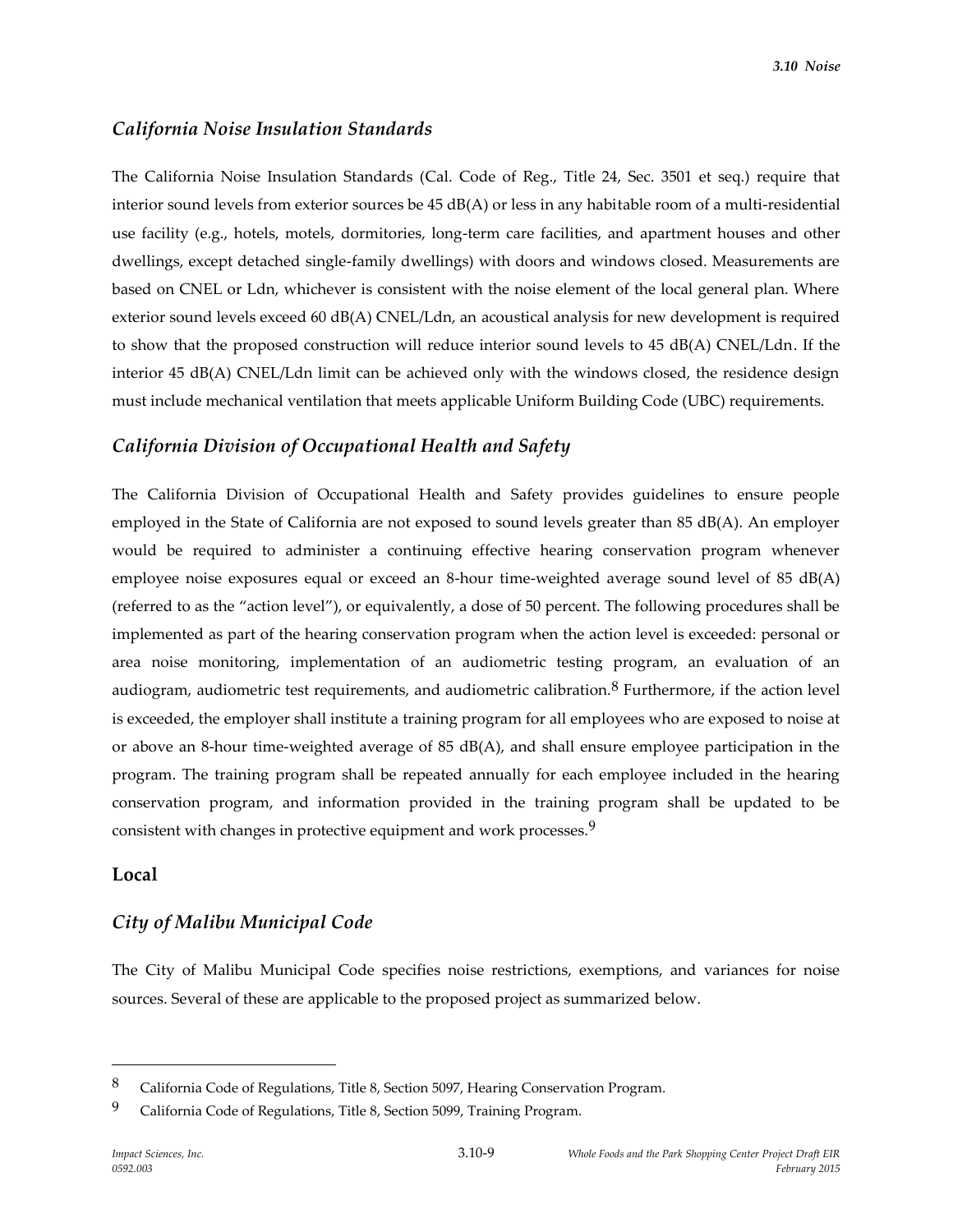#### Section 8.24.040 states that:

*No person shall make, or cause or suffer, or permit to be made upon any premises owned, occupied or controlled by such person, any unnecessary noises, sounds or vibrations which are physically annoying to reasonable persons of ordinary sensitivity or which are so harsh or so prolonged or unnatural or unusual in their use, time, or place as to occasion unnecessary discomfort to any persons within the neighborhood from which the noises emanate or which interfere with the peace and comfort of the residents or their guests, or the operators or customers in places of business in the vicinity, or which may detrimentally or adversely affect such residences or places of business.*

Section 8.24.050 lists prohibited acts that would generate noise in violation of the Municipal Code. These acts include:

- The sustained operation or use between the hours of 10:00 PM and 7:00 AM of any electric or gasoline powered motor or engine or the repair, modification, reconstruction, testing or operation of any automobile, motorcycle, machine or mechanical device or other contrivance or facility unless such motor, engine, automobile, motorcycle, machine or mechanical device is enclosed within a sound insulated structure so as to prevent noise and sound from being plainly audible at a distance of 50 feet from such structure, or within 10 feet of any residence;
- Loading, unloading, opening, closing or other handling of boxes, crates, containers, building materials, garbage cans or similar objects between the hours of 10:00 PM and 7:00 AM in such a manner as to cause noise disturbance;
- The use of combustion or gasoline powered leaf blowers.

Section 8.24.050(G) of the Municipal Code prohibits the use of construction tools, equipment, impact devices, derricks or hoists on weekdays between the hours of 7:00 PM and 7:00 AM, before 8:00 AM or after 5:00 PM on Saturday, or at any time on Sundays or holidays, unless the City Manager grants expressed written permission pursuant to Section 8.24.060(D). In addition, Section 8.24.060(D) states that the "provisions of Section 8.24.050 do not apply to the construction, repair, or excavation during prohibited hours as may be necessary for the preservation of life or property, when such necessity arises during such hours as the offices of the city are closed, or where such necessity requires immediate action prior to the time at which it would be possible to obtain a permit pursuant to this section."

# *City of Malibu General Plan*

The City of Malibu General Plan Noise Element provides guidance on improving the safety and health of the community and abatement of excessive noise. The Noise Element provides information on the existing and projected noise environment and includes goals, objectives, policies, and implementation programs to ensure an acceptable noise environment. The predominant noise source in Malibu is vehicular traffic from PCH, major canyon roads, and the local arterials. The Noise Element recommends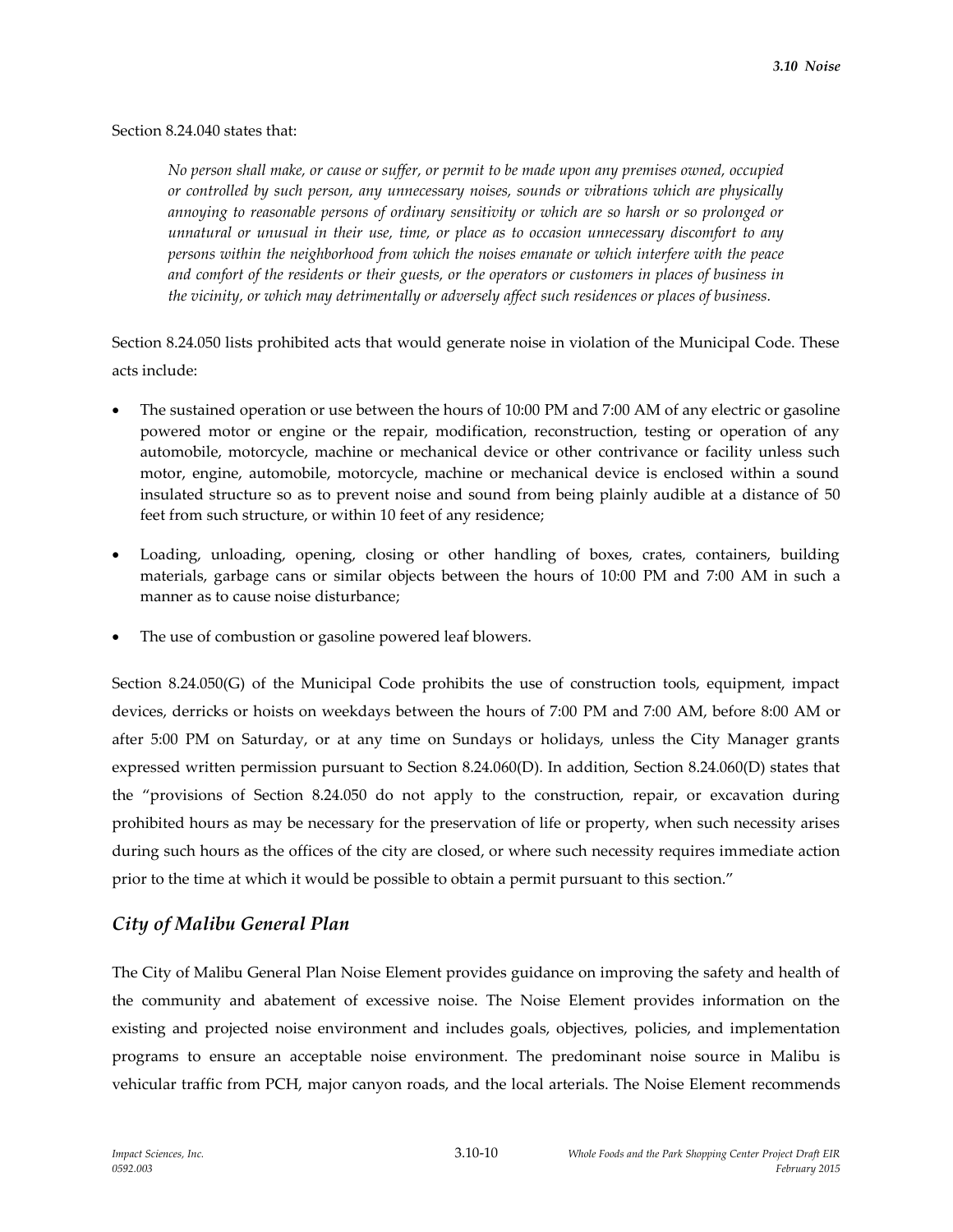that community decision makers use available community noise information to ensure that a minimum number of people are exposed to potentially harmful noise sources and recommends the use of established federal and state agency noise/land use compatibility guidelines, which are based upon single-event and cumulative noise criteria, such as Lmax, Leq, and CNEL.

# **ENVIRONMENTAL IMPACTS**

# **Thresholds of Significance**

The following thresholds for determining the significance of impacts related to noise are contained in the environmental checklist form contained in Appendix G of the most recent update of the *California Environmental Quality Act (CEQA) Statutes and Guidelines*. Impacts related to noise are considered significant if the proposed project would:

- Expose persons to or generate noise levels in excess of standards established in the local general plan or noise ordinance, or applicable standards of other agencies;
- Expose persons to or generate excessive ground borne vibration or ground borne noise levels;
- Result in a substantial permanent increase in ambient noise levels in the project vicinity above levels existing without the project; or
- Result in a substantial temporary or periodic increase in ambient noise levels in the project vicinity above levels existing without the project.
- For a project located within an airport land use plan or, where such a plan has not been adopted, within 2 miles of a public airport or public use airport, expose people residing or working in the project area to excessive noise levels.
- For a project within the vicinity of a private airstrip, would expose people residing or working in the project area to excessive noise levels.

Construction noise is governed by Municipal Code Section 8.24.050(G), which prohibits the use of construction tools, equipment, impact devices, derricks or hoists on weekdays between the hours of 7:00 PM and 7:00 AM, before 8:00 AM or after 5:00 PM on Saturday, or at any time on Sundays or holidays, unless the City Manager grants expressed written permission pursuant to Section 8.24.060(D). Construction noise is also governed by policies in the General Plan.

Maximum noise levels for non-transportation sources are provided in the Noise Element. These limits fulfill the CEQA requirement for establishing threshold limits of significance throughout the City by specifying "significant" noise levels on properties as a function of their zoning designation and the time of day. These limits are used to help judge the significance of noise impacts from both construction and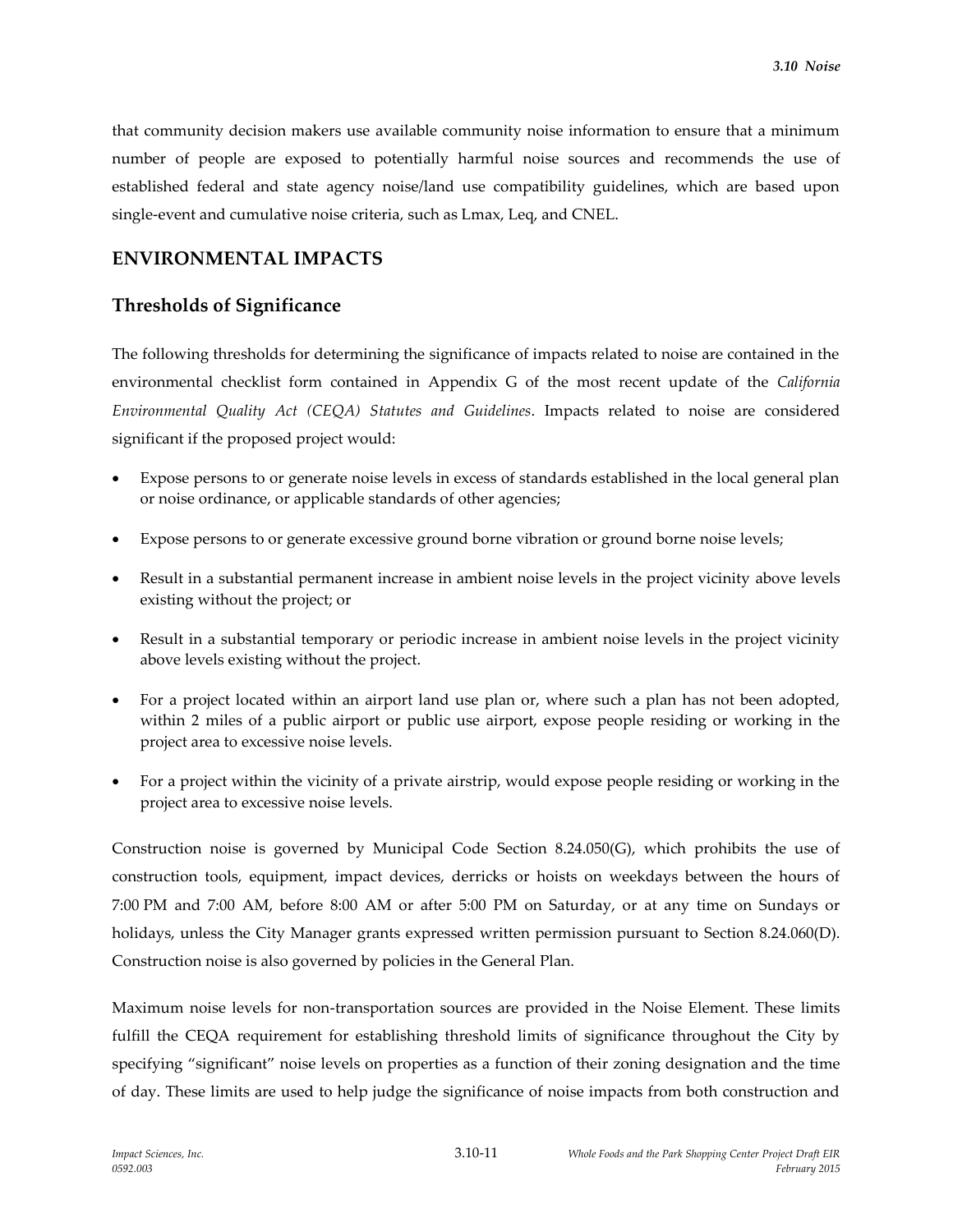operational impacts at the project site. The exterior noise limits for non-transportation sources are provided in **Table 3.10-3, Maximum Exterior Noise Limits for Non-Transportation Sources**.

|                                    |                                        |                         |     | <b>Noise Level</b><br>(dB(A)) |
|------------------------------------|----------------------------------------|-------------------------|-----|-------------------------------|
| <b>Receiving Land Use Category</b> | <b>General Plan Land Use Districts</b> | <b>Time Period</b>      | Leq | Lmax                          |
| Rural                              | All RR Zones and PRF, CR, AH, OS       | 7:00 AM to 7:00 PM      | 55  | 75                            |
|                                    |                                        | $7:00$ PM to $10:00$ PM | 50  | 65                            |
|                                    |                                        | $10:00$ PM to $7:00$ AM | 40  | 55                            |
| Other Residential                  | All SFR, MFR, and MFBF Zones           | $7:00$ AM to $7:00$ PM  | 55  | 75                            |
|                                    |                                        | $7:00$ PM to $10:00$ PM | 50  | 65                            |
|                                    |                                        | 10:00 PM to 7:00 AM     | 45  | 60                            |
| Commercial, Institutional          | CN, CC, CV, CG, and I Zones            | $7:00$ AM to $7:00$ PM  | 65  | 85                            |
|                                    |                                        | $7:00$ PM to $7:00$ AM  | 60  | 70                            |
|                                    |                                        |                         |     |                               |

| Table 3.10-3                                                 |
|--------------------------------------------------------------|
| Maximum Exterior Noise Limits for Non-Transportation Sources |

*Source: City of Malibu, General Plan, Noise Element, Table 6-4.*

The Noise Element provides exterior and interior noise limits for transportation sources. The noise limits for transportation sources are provided in **Table 3.10-4, Noise Limits for Transportation Sources**. According to the Noise Element, where it is not possible to reduce noise in outdoor activity areas to 50 dB Ldn/CNEL or less using practical application of the best-available noise reduction measures, an exterior noise level of up to 65 dB Ldn/CNEL may be allowed provided that available exterior noise level reduction measures have been implemented and interior noise levels are in compliance with the values shown in **Table 3.10-4**.

The project would not include any stationary sources of vibrations during operation. Construction equipment may produce temporary and infrequent ground-borne vibration. For purposes of evaluating the significance of the vibration impacts, the following numeric thresholds were used:

- Vibration levels that exceed approximately 85 VdB at sensitive land uses, which is the vibration level that is considered by the Federal Transit Administration (FTA) to be the threshold for human annoyance for infrequent ground-borne vibration; or
- Vibration levels that exceed approximately 100 VdB for fragile buildings and approximately 95 VdB for extremely fragile historic buildings.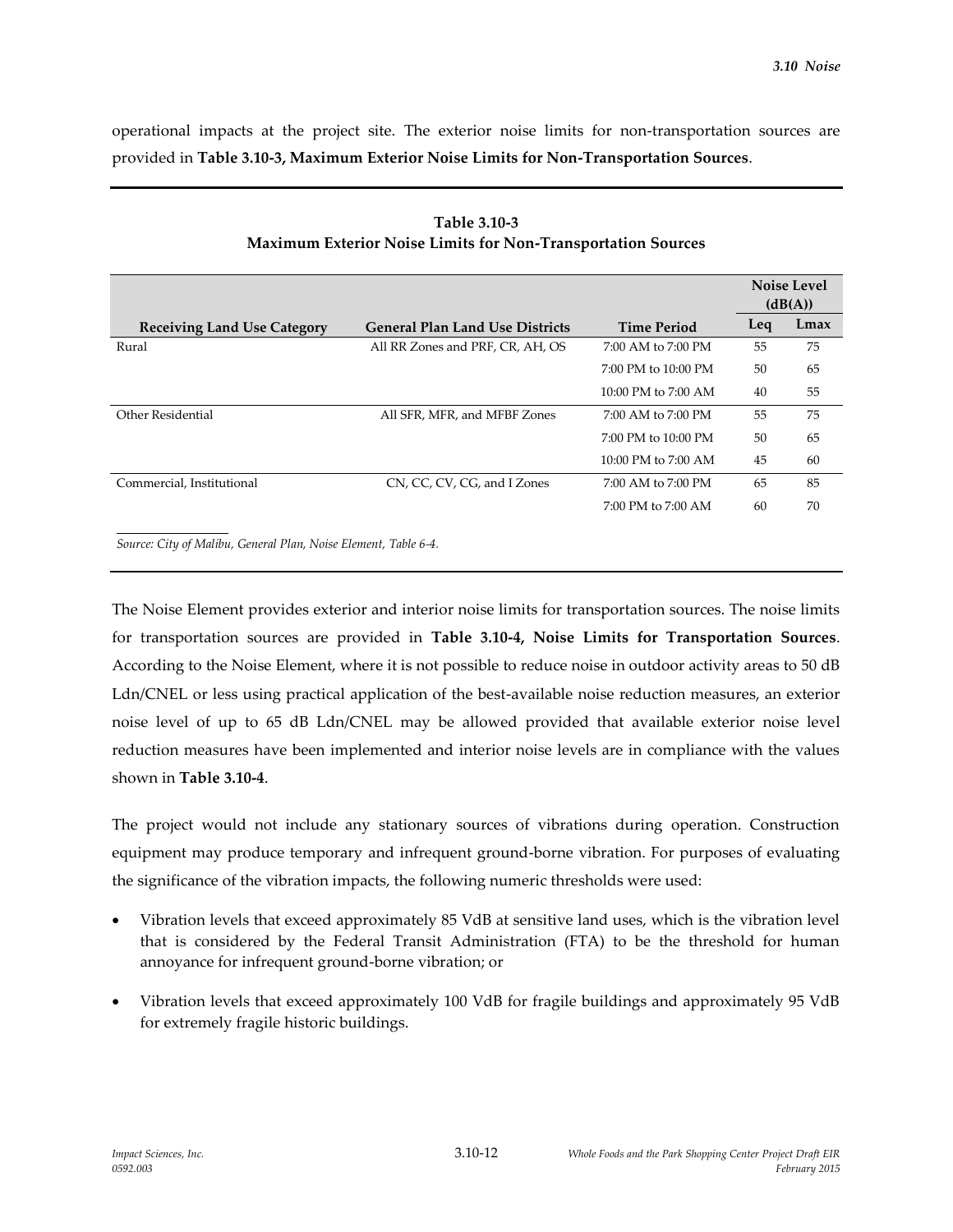|                                                                          | <b>Outdoor Activity Areas</b> <sup>(1)</sup> | <b>Interior Spaces</b> |                        |
|--------------------------------------------------------------------------|----------------------------------------------|------------------------|------------------------|
| <b>Land Use</b>                                                          | (dB Ldn/CNEL)                                | $dB$ Ldn/CNEL          | dB Peak Hour Leq $(2)$ |
| Residential                                                              | 50(3)                                        | 45                     |                        |
| <b>Transient Housing</b>                                                 | $60^{(3)}$                                   | 45                     |                        |
| Hospitals, long-term in-patient medical<br>treatment and care facilities | 60(3)                                        | 45                     |                        |
| Theaters, auditoria, music halls                                         | 60(3)                                        |                        | 35                     |
| Churches and meeting halls                                               | 60(3)                                        |                        | 40                     |
| Office buildings                                                         | $60^{(3)}$                                   |                        | 45                     |
| Schools, libraries and museums, child care                               | 60(3)                                        |                        | 45                     |
| Playgrounds and neighborhood parks                                       | 70                                           |                        |                        |

### **Table 3.10-4 Noise Limits for Transportation Sources**

*Source: City of Malibu, General Plan, Noise Element, Table 6-5.*

*(1) Where the location of outdoor activity areas is unknown, the exterior noise level standard shall be applied to the property line of the receiving land use.*

*(2) As determined for a typical worst-case hour during periods of use.*

*(3) Where it is not possible to reduce noise in outdoor activity areas to 50 dB Ldn/CNEL or less using practical application of the bestavailable noise reduction measures, an exterior noise level of up to 65 dB Ldn/CNEL may be allowed provided that available exterior noise level reduction measures have been implemented and interior noise levels are in compliance with this table.*

# **Methodology**

Construction of the project would require site preparation, grading, building construction, asphalt paving, and architectural coating. These activities typically involve the use of heavy equipment, such as tractors, dozers, and cranes. While construction would be temporary, the use of these types of equipment could generate noise that would be heard both on and off the project site. Once the project becomes operational, the permanently installed equipment and project motor vehicles would generate long-term noise. The level of operational noise would depend on the equipment design specifications and any noise reduction or shielding features.

The construction noise impacts were assessed by Menlo Scientific Acoustics, Inc., using data from the US Environmental Protection Agency (EPA). The US EPA has compiled data on the noise-generating characteristics of specific types of construction equipment. Noise levels generated by heavy equipment can range from approximately 70  $dB(A)$  to noise levels in excess of 90  $dB(A)$  when measured at a distance of 50 feet from the noise source. The noise levels diminish rapidly with distance at a rate of approximately 6 to up to 9  $dB(A)$  per doubling of distance for acoustically hard and soft sites, respectively. An example of an acoustically hard site would be a parking lot while an acoustically soft site would be a park. Assuming an acoustically hard site, a noise level of 75 dB(A) measured at 50 feet from the noise source would be reduced to 69 dB(A) at 100 feet and to 63 dB(A) at 200 feet. Construction noise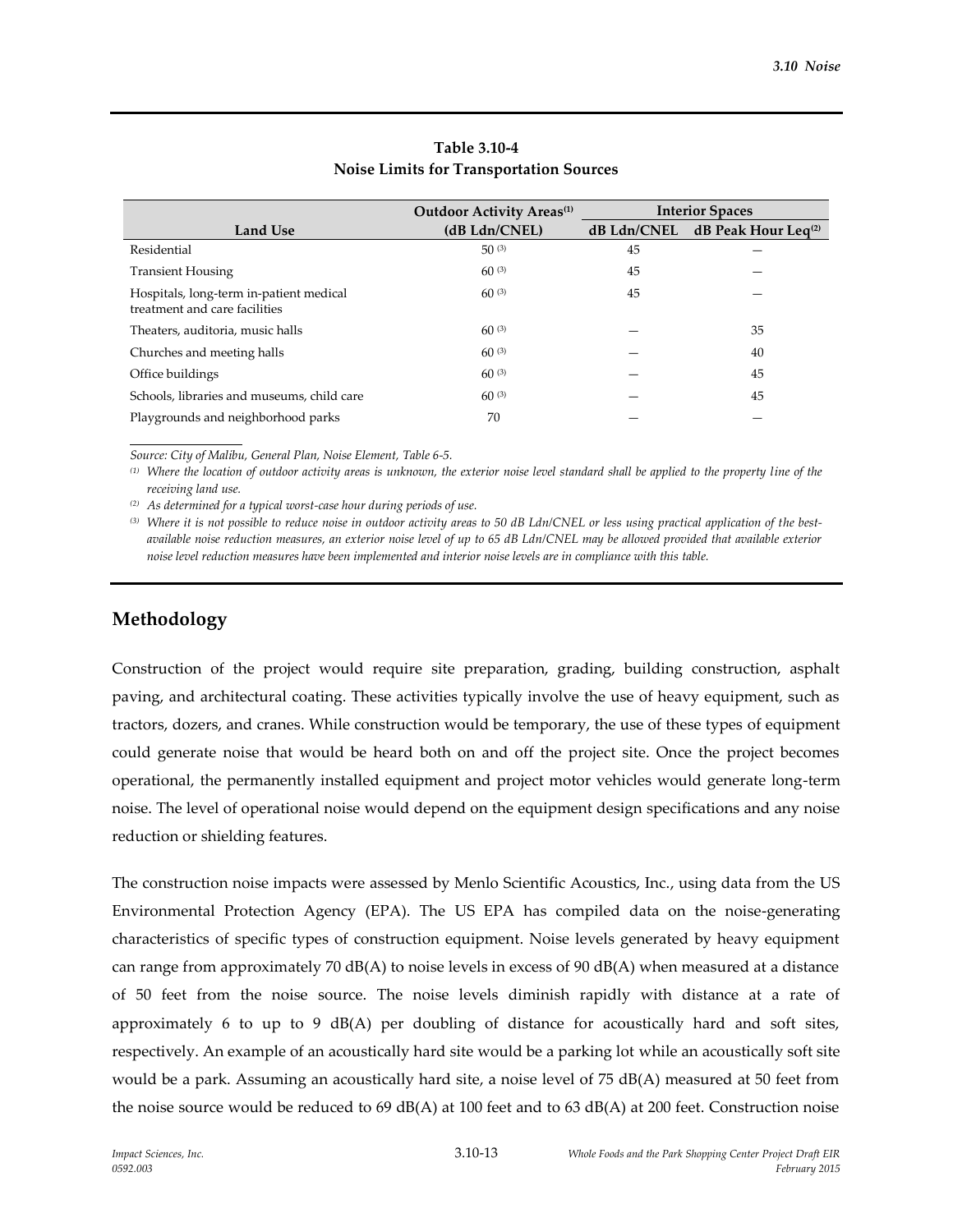levels at receptors would tend to vary based on the location of construction activity and the number of equipment in operation. The project would involve the use of multiple pieces of construction equipment. However, the equipment would not all be in use at the same location because of physical space and safety considerations. For the purposes of this analysis, the maximum and average construction noise levels were estimated and compared to the City of Malibu thresholds for non-transportation noise sources. Construction would not take place during the evening and nighttime hours, in accordance with the City of Malibu Municipal Code.

The operational noise impacts would primarily result from the incremental increase in motor vehicles traveling on roadways and noise generated from stationary rooftop heating, ventilation, and air conditioning (HVAC) equipment, and the loading dock at the proposed Whole Foods Market. Traffic volumes utilized as data inputs for roadway noise were based on information provided by Overland Traffic Consultants, as part of the traffic study conducted for the project.<sup>10</sup>

### **Impact Analysis**

# **Threshold 3.10.1 Expose persons to or generate noise levels in excess of standards established in the local general plan or noise ordinance, or applicable standards of other agencies.**

The proposed project would result in short-term construction and long-term operational noise. An analysis of the project impacts along with noise compatibility issues with the surrounding noise environmental, are provided below.

# *Short-Term Construction*

Construction of the project would require site clearing, grading, building construction, paving, and architectural coating. These activities typically involve the use of heavy equipment, such as graders, backhoes, and trucks. While construction would be temporary, the use of these types of equipment would generate periodic noise that may be heard on and off the project site. Noise levels generated by heavy equipment can range from approximately 70 dB(A) to noise levels in excess of 90 dB(A) when measured at a distance of 50 feet from the noise source, depending on the equipment. The noise levels diminish rapidly with distance at a rate of approximately 6 to up to 9 dB(A) per doubling of distance for acoustically hard and soft sites, respectively. Typical individual equipment noise levels are provided in **Table 3.10-5, Typical Sound Levels of Construction Equipment at 50 Feet**.

<sup>10</sup> Overland Traffic Consultants, *Traffic Impact Analysis*, (January 2015).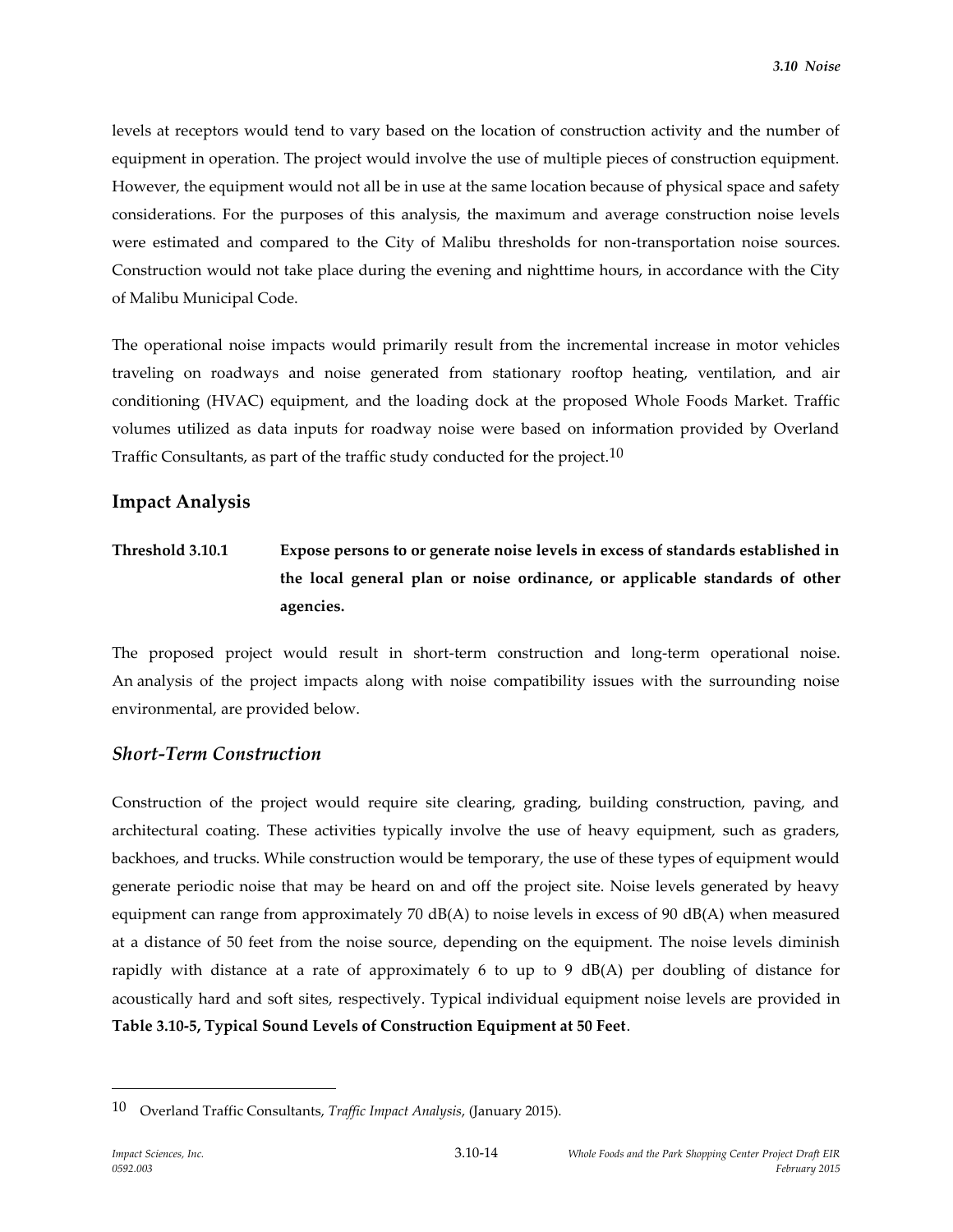|                               | Range of Sound Levels at 50 Feet |
|-------------------------------|----------------------------------|
| <b>Construction Equipment</b> | (dB(A))                          |
| Graders                       | 80 to 93                         |
| <b>Backhoes</b>               | 72 to 92                         |
| Rollers                       | 73 to 75                         |
| Trucks                        | 83 to 94                         |
| Concrete Mixers               | 75 to 87                         |
| Air Compressors               | 74 to 86                         |
| Saws                          | 72 to 82                         |
|                               |                                  |

**Table 3.10-5 Typical Sound Levels of Construction Equipment at 50 Feet**

*Source: US Environmental Protection Agency, Noise from Construction Equipment and Operations, Building Equipment, and Home Appliances, (1971).*

Construction noise levels at receptors would tend to vary based on the location of construction activity and the number of equipment simultaneously in use. The construction process requires the simultaneous use of several pieces of equipment, many of which move around the site and change their operating conditions on a day-by-day and hour-by-hour basis. The typical site-wide sound levels for the construction sub-phases are provided in **Table 3.10-6, Typical Sound Levels at Construction Sites**.

|                              | Sound Level at 50 Feet |
|------------------------------|------------------------|
| <b>Construction Phase</b>    | (dB(A))                |
| Ground Clearing              | 84                     |
| Grading/Excavation           | 89                     |
| Foundations                  | 78                     |
| <b>Building Construction</b> | 87                     |
| Finishing                    | 89                     |

**Table 3.10-6 Typical Sound Levels at Construction Sites** 

*Source: US Environmental Protection Agency, Noise from Construction Equipment and Operations, Building Equipment, and Home Appliances, (1971).*

As shown in **Table 3.10-6**, the loudest construction sub-phases are grading/excavation and finishing, which can generate noise levels of 89 dB(A) at a distance of 50 feet. In order to estimate the constructionrelated noise levels at the sensitive receptors located in the vicinity of the project site, a noise level of 89 dB(A) at 50 feet was used as a baseline with which to perform the calculations. As stated above, noise levels diminish rapidly with distance at a rate of approximately 6 to up to 9 dB(A) per doubling of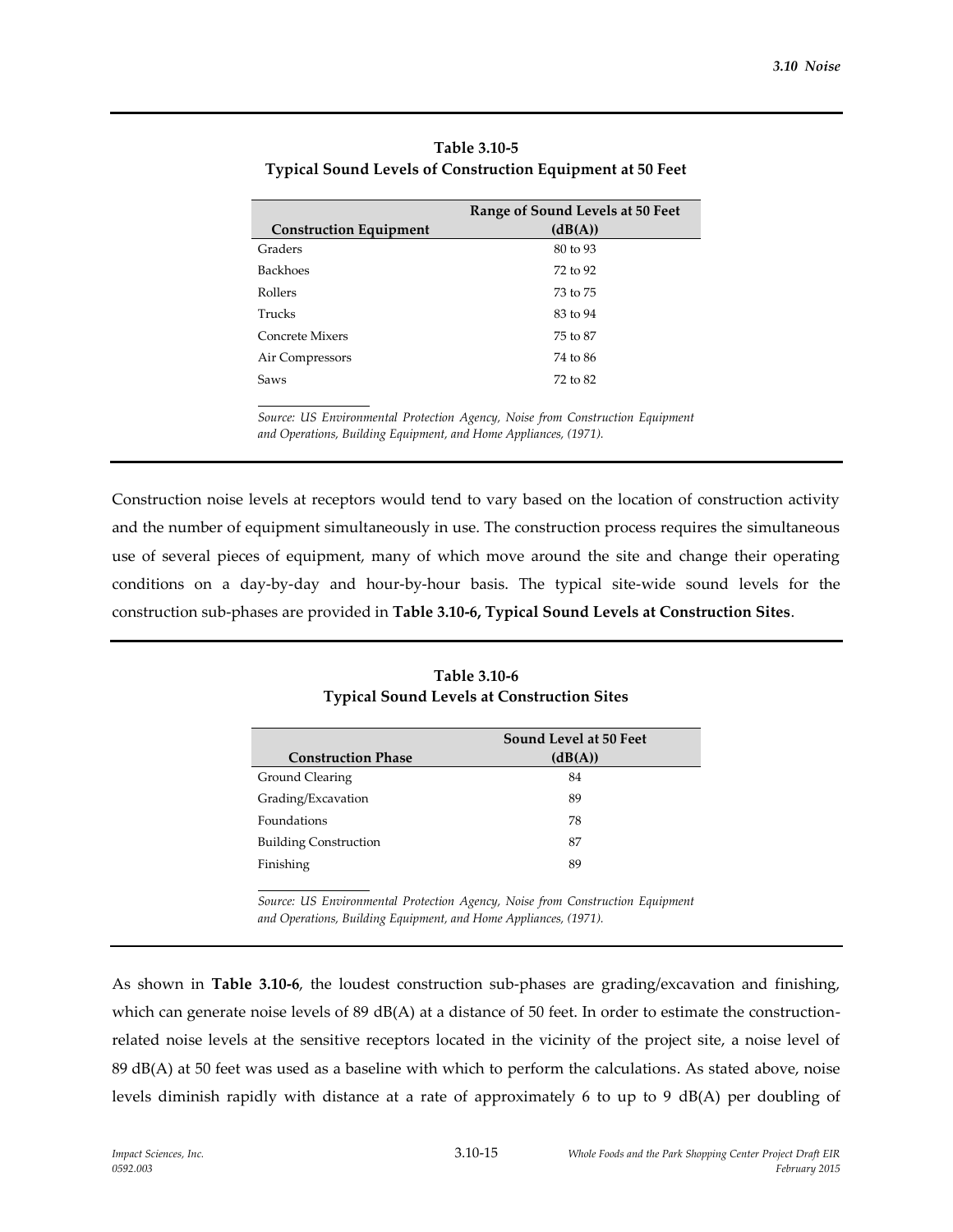distance for acoustically hard and soft sites, respectively. An attenuation rate of 6 dB(A) per doubling of distance was used in this analysis, which would provide conservative results in areas where there is grass or ground foliage between the noise sources and the receptors. For the purposes of determining the maximum construction noise levels, the distance is based on the location of the noise-sensitive receptor and the nearest project boundary. The maximum construction noise levels at the nearby noise sensitive receptors are provided in **Table 3.10-7, Estimated Maximum Construction Sound Levels and Their Impacts**.

|                | езината малицин сонзиценон обана естею ана тиен нираекз |                 |                    |                     |                  |             |  |  |  |  |
|----------------|---------------------------------------------------------|-----------------|--------------------|---------------------|------------------|-------------|--|--|--|--|
|                |                                                         |                 |                    | Excess over         |                  |             |  |  |  |  |
|                |                                                         | <b>Distance</b> | <b>Estimated</b>   | Significance        | <b>Threshold</b> | Significant |  |  |  |  |
|                |                                                         | from Site       | Maximum            | Threshold per       | without          | Impact      |  |  |  |  |
| Receptor       | Receptor                                                | <b>Boundary</b> | <b>Sound Level</b> | <b>General Plan</b> | Mitigation       | without     |  |  |  |  |
| ID             | Description                                             | (feet)          | (dB(A), Lmax)      | (dB(A), Lmax)       | (dB(A))          | Mitigation? |  |  |  |  |
| $\mathbf{1}$   | <b>Equestrian Center</b>                                | 30              | 93                 | 85                  | 8                | <b>YES</b>  |  |  |  |  |
| 2              | Residence at 3661<br>Cross Creek Dr.                    | 250             | 75                 | 85                  |                  | NO.         |  |  |  |  |
| 3              | Malibu Public<br>Library                                | 430             | 70                 | 85                  |                  | NO.         |  |  |  |  |
| $\overline{4}$ | Residence at<br>23704 Harbor<br>Vista Dr.               | 760             | 65                 | 75                  |                  | NO.         |  |  |  |  |
| 5              | Residence at 3657<br>Cross Creek Rd                     | 700             | 66                 | 75                  |                  | NO.         |  |  |  |  |
| 6              | Legacy Park                                             | 250             | 75                 | 85                  |                  | NO.         |  |  |  |  |

| Table 3.10-7                                                  |  |
|---------------------------------------------------------------|--|
| Estimated Maximum Construction Sound Levels and Their Impacts |  |

*Menlo Scientific Acoustics, Inc. Whole Foods in the Park, City of Malibu, Noise Impact Analysis, (July 2013). The Noise Impact Analysis is provided in Appendix 3.10.*

For the purposes of determining the average construction noise levels, the distance is based on the location of the noise-sensitive receptor and the approximate center of the project site. The center of the project is used as a reference point because it represents the average location of construction equipment. The average construction noise levels at the nearby noise sensitive receptors are provided in **Table 3.10-8, Estimated Average Construction Sound Levels and Their Impacts**.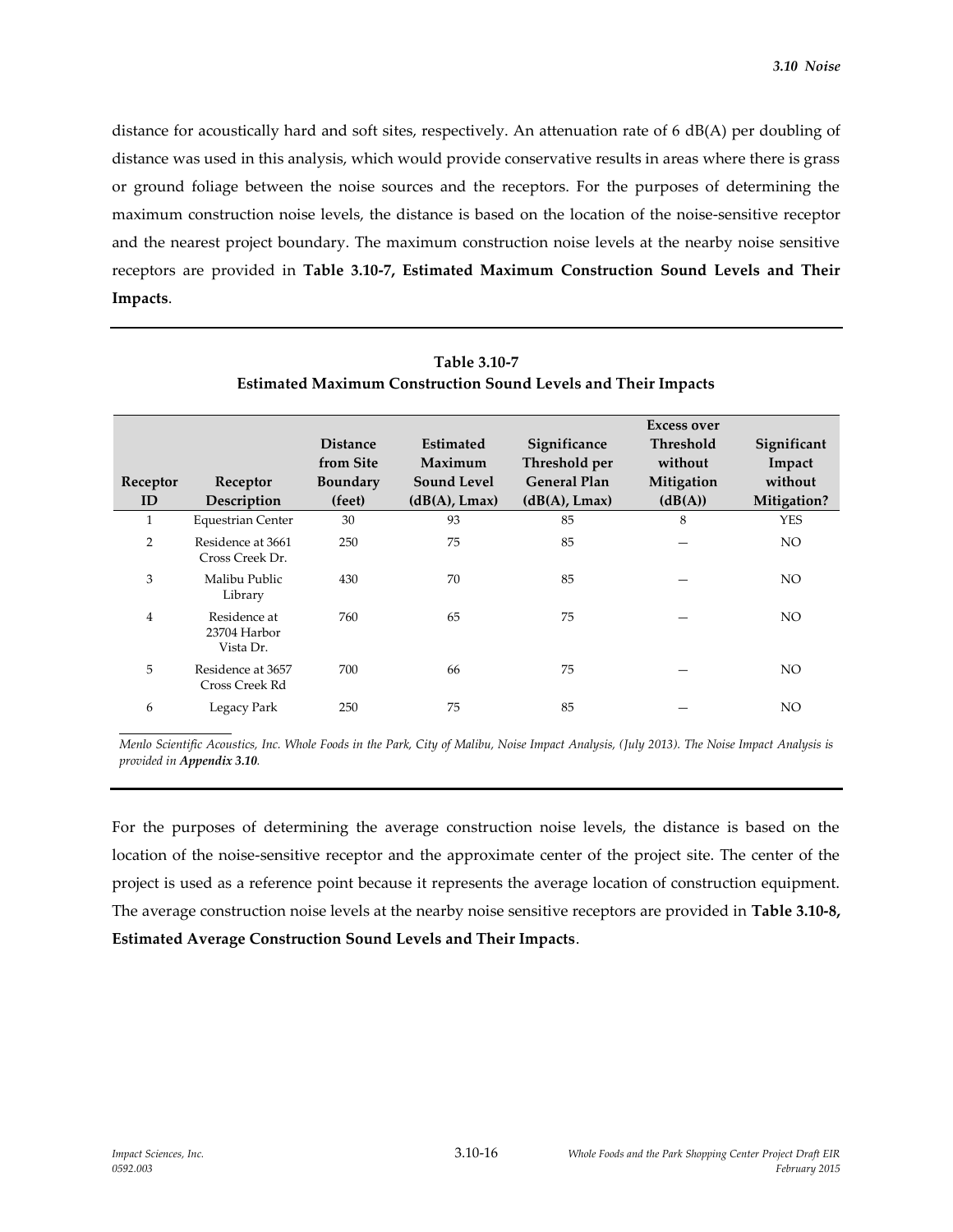|                |                                           | Distance from         | <b>Estimated</b><br>Average | Significance<br>Threshold per | <b>Excess over</b><br><b>Threshold</b><br>without | Significant<br>Impact |
|----------------|-------------------------------------------|-----------------------|-----------------------------|-------------------------------|---------------------------------------------------|-----------------------|
| Recept         | Receptor                                  | <b>Center of Site</b> | <b>Sound Level</b>          | <b>General Plan</b>           | Mitigation                                        | without               |
| or ID          | Description                               | (feet)                | (dB(A), Leq)                | (dB(A), Leq)                  | (dB(A))                                           | Mitigation?           |
| 1              | <b>Equestrian Center</b>                  | 390                   | 71                          | 65                            | 6                                                 | <b>YES</b>            |
| 2              | Residence at 3661<br>Cross Creek Dr.      | 610                   | 67                          | 65                            | $\overline{2}$                                    | <b>YES</b>            |
| 3              | Malibu Public<br>Library                  | 710                   | 66                          | 65                            | $\mathbf{1}$                                      | <b>YES</b>            |
| $\overline{4}$ | Residence at<br>23704 Harbor<br>Vista Dr. | 1,130                 | 62                          | 55                            | 7                                                 | <b>YES</b>            |
| 5              | Residence at 3657<br>Cross Creek Rd       | 1,030                 | 63                          | 55                            | 8                                                 | <b>YES</b>            |
| 6              | Legacy Park                               | 680                   | 66                          | 65                            |                                                   | <b>YES</b>            |

# **Table 3.10-8 Estimated Average Construction Sound Levels and Their Impacts**

*Menlo Scientific Acoustics, Inc. Whole Foods in the Park, City of Malibu, Noise Impact Analysis, (July 2013). The Noise Impact Analysis is provided in Appendix 3.10.*

*\* The impact at Receptor #4 is not considered a significant impact because the building's east façade brick wall and south façade glass wall would reduce exterior to interior transmission of noise by at least 25 dB(A), which would reduce interior noise levels to about 42 dB(A), which is less than the 45 dB(A) interior noise limit.*

As shown in **Table 3.10-7** and **Table 3.10-8**, construction would have a potentially significant impact at nearby noise sensitive receptors. Mitigation measures are recommended to require the use of feasible noise controls and to schedule construction activities consistent with Section 8.24.050 of the City's Municipal Code. Compliance with the recommended mitigation measures discussed later would reduce short-term construction noise levels.

# *Long-Term Operational*

The operational noise impacts from the proposed project would primarily result from the incremental increase in project-related motor vehicles traveling on local roadways, delivery trucks at the Whole Foods' loading dock, and mechanical equipment on the roofs of the project buildings.

# **Roadway Noise Levels**

Traffic volumes provided in the project's traffic study, prepared by Overland Traffic Consultants, was used to determine the potential noise impacts from roadways.<sup>11</sup> The traffic study indicates that from 2012

<sup>11</sup> Overland Traffic Consultants, *Traffic Impact Analysis*, (July 2013).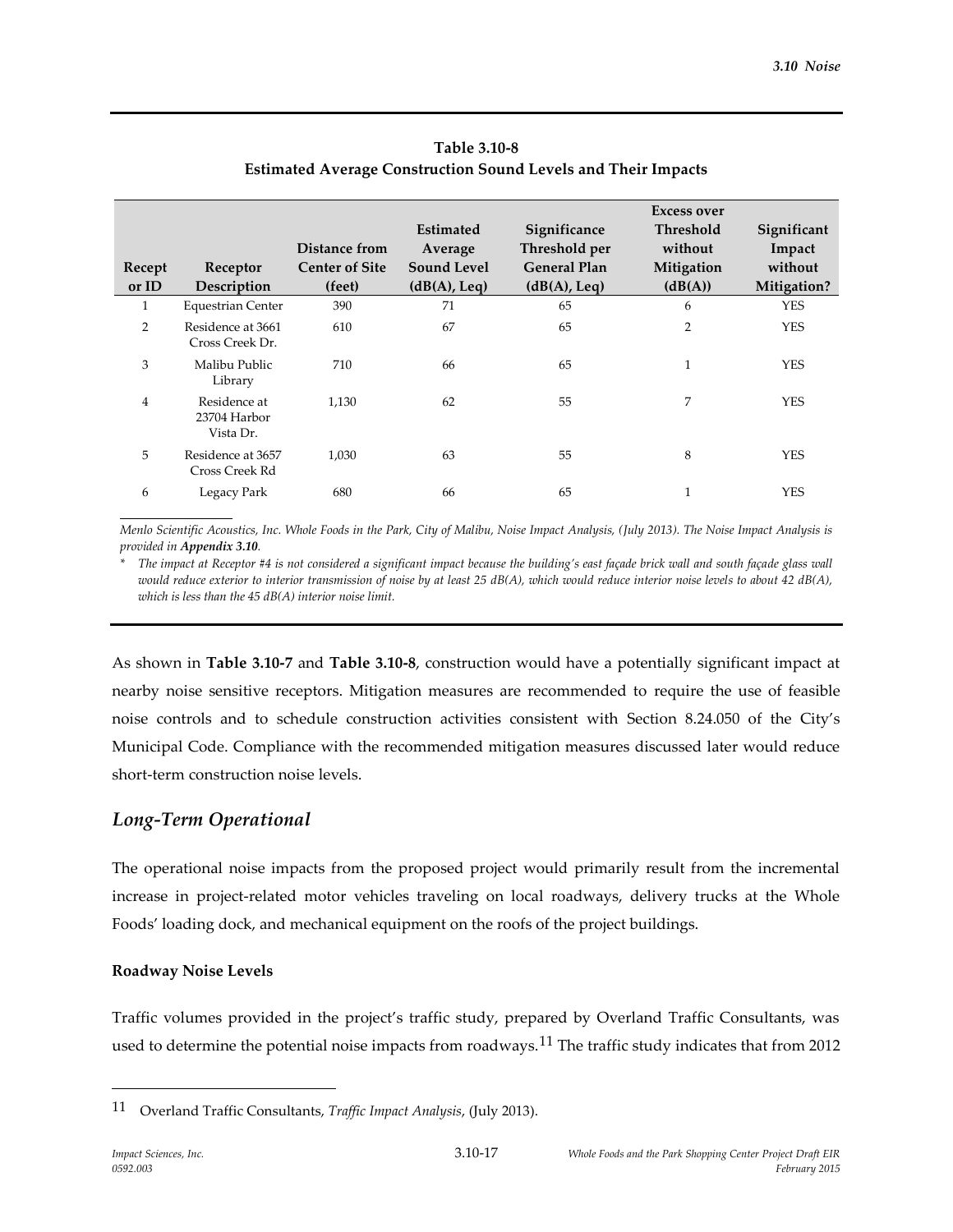to 2015, vehicular traffic in the vicinity of the proposed project due to ambient traffic plus the traffic from reasonably foreseeable new developments, without the proposed project, will increase by approximately 10 to 15 percent. The net acoustical impact of these traffic increases is a sound level increase of 2.8 dB(A) above 2012 sound levels measured at the noise-sensitive receptors at all study receptors in the afternoon and 1.9 dB(A) in the morning. $^{12}$ 

The traffic study indicates that vehicular traffic from the proposed project would add up to 113 more vehicle trips onto local roads during peak travel periods. The net acoustical impact of these traffic increases is a sound level increase of less than 3.2 dB(A) above the current sound levels measured at the noise-sensitive receptors in the morning peak and less than 2.3 dB(A) in the afternoon. $^{13}$ 

Based on the above calculations, the increase in roadway sound levels from project-only traffic would be approximately 0.4 dB(A) above the projected sound levels measured at the noise-sensitive receptors. An increase of 0.4 dB(A) is below the level of human perception and would not result in an audible increase in noise levels above the current sound levels measured at the noise-sensitive receptors. Additionally, an increase of 0.4 dB(A) would not result in an audible increase in interior noise levels at the noise-sensitive receptors. As a result, roadway noise level from the project would have a less than significant impact.

#### **Whole Foods' Loading Dock Trucks**

The loading dock at the proposed project would be located on the north façade of the Whole Foods Market building. The noise-sensitive use nearest to the dock would be the equestrian center's west riding ring and residence, which are approximately 150 feet and 300 feet from the dock, respectively. The Whole Foods Market would have no more than two daily truck deliveries, which both occurring during the daytime hours. The trucks may have transportation refrigeration units (TRUs). Delivery trucks are turned off while parked at loading docks; however, the TRU would remain in operation in order to provide refrigeration. An idling TRU can generate sound levels up to 66 dB(A) measured at a distance of 50 feet.<sup>14</sup> The estimated unmitigated sound level at the riding ring and the residence from an idling TRU would be 57 dB(A) and 51 dB(A), respectively. The loading dock would not cause an increase in sound levels that would exceed the daytime 65 dB(A) significance threshold for non-transportation noise sources at these locations; however, it may increase noise levels from existing conditions by approximately 10 to 11 dB(A), and would be audible at both locations. However, compliance with the recommended operational mitigation measures discussed later would reduce the long-term operational noise from this source to general ambient levels.

1

<sup>12</sup> Menlo Scientific Acoustics, Inc. Whole Foods in the Park, City of Malibu, Noise Impact Analysis, (July 2013).

<sup>13</sup> Menlo Scientific Acoustics, Inc. Whole Foods in the Park, City of Malibu, Noise Impact Analysis, (July 2013).

<sup>14</sup> Menlo Scientific Acoustics, Inc. Whole Foods in the Park, City of Malibu, Noise Impact Analysis, (July 2013).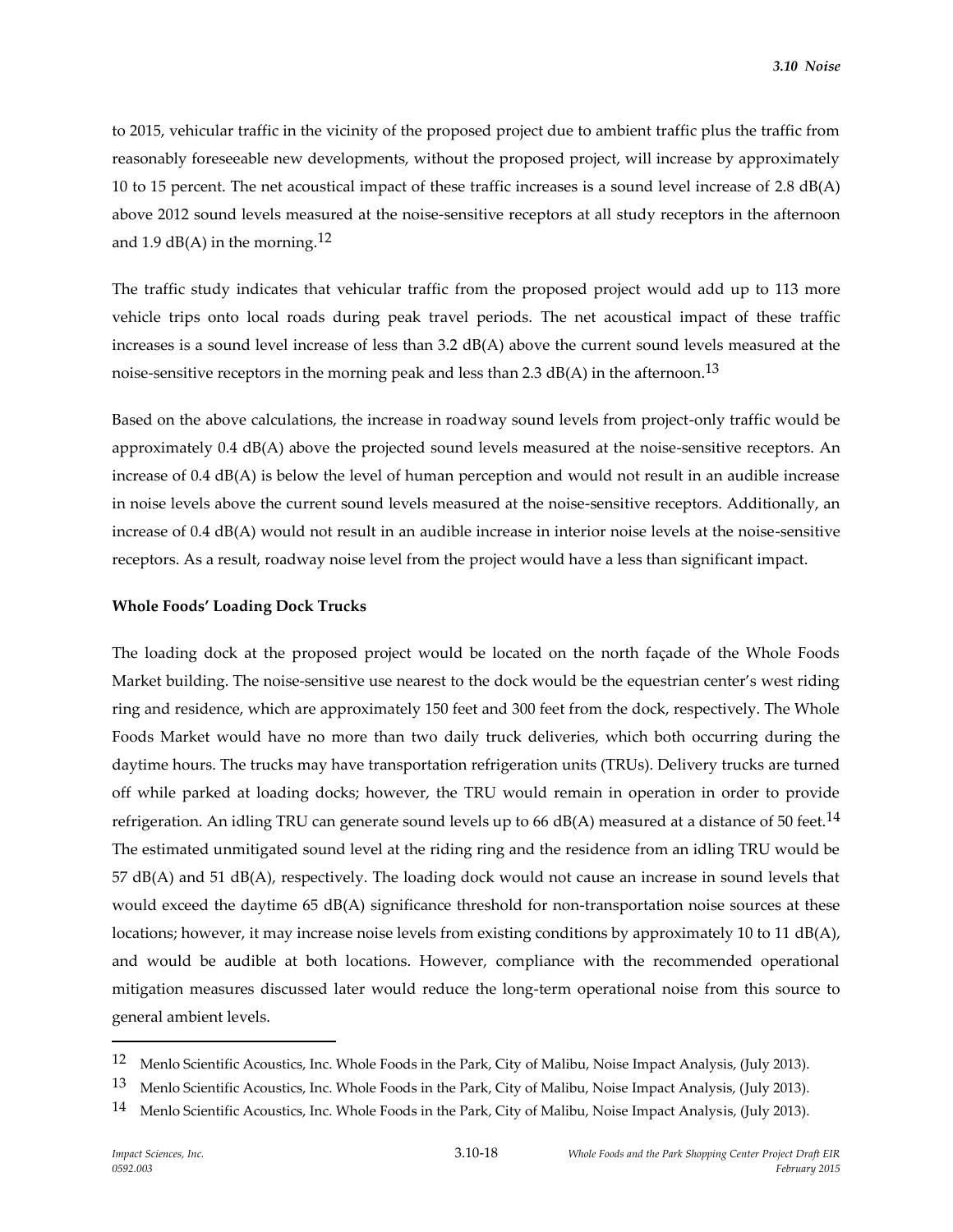#### **Rooftop Mechanical Equipment**

The proposed project would include rooftop mechanical equipment on all five of the project buildings. The Whole Foods Market building (Building 5) would have the most rooftop equipment. Based on the equipment compliment used at a similarly sized Whole Foods Market, as many as 30 pieces of HVAC equipment may be required.<sup>15</sup> The project's other four buildings would have fewer pieces of rooftop equipment. Preliminary data from the project's mechanical engineer was used to estimate the amount of HVAC equipment that would be required on the rooftops of Buildings 1 through 4. Based on those estimates, the sound levels from the project's rooftop equipment, include the rooftop equipment on the Whole Foods Market building, was calculated at the nearby noise-sensitive receptors, assuming that all of the rooftop equipment is operating at its maximum capacity simultaneously. The results are provided in **Table 3.10-9, Estimated Sound Levels due to HVAC Equipment Noise**. As shown, noise levels could potentially exceed the Noise Element limits during the evening hours. This is a potentially significant impact at nearby noise sensitive receptors. Mitigation measures are recommended to require the use of feasible noise controls. Compliance with the recommended mitigation measures discussed later would reduce long-term operational noise impacts.

|                |                                        | <b>HVAC Equipment Sound Levels (dB(A))</b> |       |       |       |                   |       |     |                             |
|----------------|----------------------------------------|--------------------------------------------|-------|-------|-------|-------------------|-------|-----|-----------------------------|
| Receptor       | Receptor                               | From                                       | From  | From  | From  | From              |       |     | <b>Noise Element Limits</b> |
| ID             | Description                            | Bldg 1                                     | Bldg2 | Bldg3 | Bldg4 | Bldg <sub>5</sub> | Total | Day | Evening                     |
| $\perp$        | <b>Equestrian Center</b>               | 39                                         | 35    | 32    | 35    | 58                | 58    | 65  | 60                          |
| $\overline{2}$ | Residence at 3661 Cross<br>Creek Rd.   | 33                                         | 30    | 31    | 32    | 54                | 54    | 55  | 50                          |
| 3              | Malibu Public Library                  | 29                                         | 30    | 34    | 34    | 48                | 48    | 65  | 60                          |
| $\overline{4}$ | Residence at 23704<br>Harbor Vista Dr. | 25                                         | 25    | 26    | 27    | 45                | 45    | 55  | 50                          |
| 5              | Residence at 3657 Cross<br>Creek Rd.   | 26                                         | 25    | 25    | 27    | 46                | 46    | 55  | 50                          |
| 6              | Legacy Park                            | 29                                         | 30    | 34    | 34    | 47                | 47    | 85  | 65                          |

**Table 3.10-9 Estimated Sound Levels due to HVAC Equipment Noise** 

*Menlo Scientific Acoustics, Inc. Whole Foods in the Park, City of Malibu, Noise Impact Analysis, (July 2013). The Noise Impact Analysis is provided in Appendix 3.10.*

When the HVAC equipment noise is combined with the daytime noise levels from the idling TRU at the Whole Foods' loading dock, the daytime noise levels at the equestrian center and residence at the equestrian center would increase to approximately 58  $dB(A)$  and 54  $dB(A)$ , respectively. The loading

<sup>&</sup>lt;sup>15</sup> Menlo Scientific Acoustics, Inc. Whole Foods in the Park, City of Malibu, Noise Impact Analysis, (July 2013).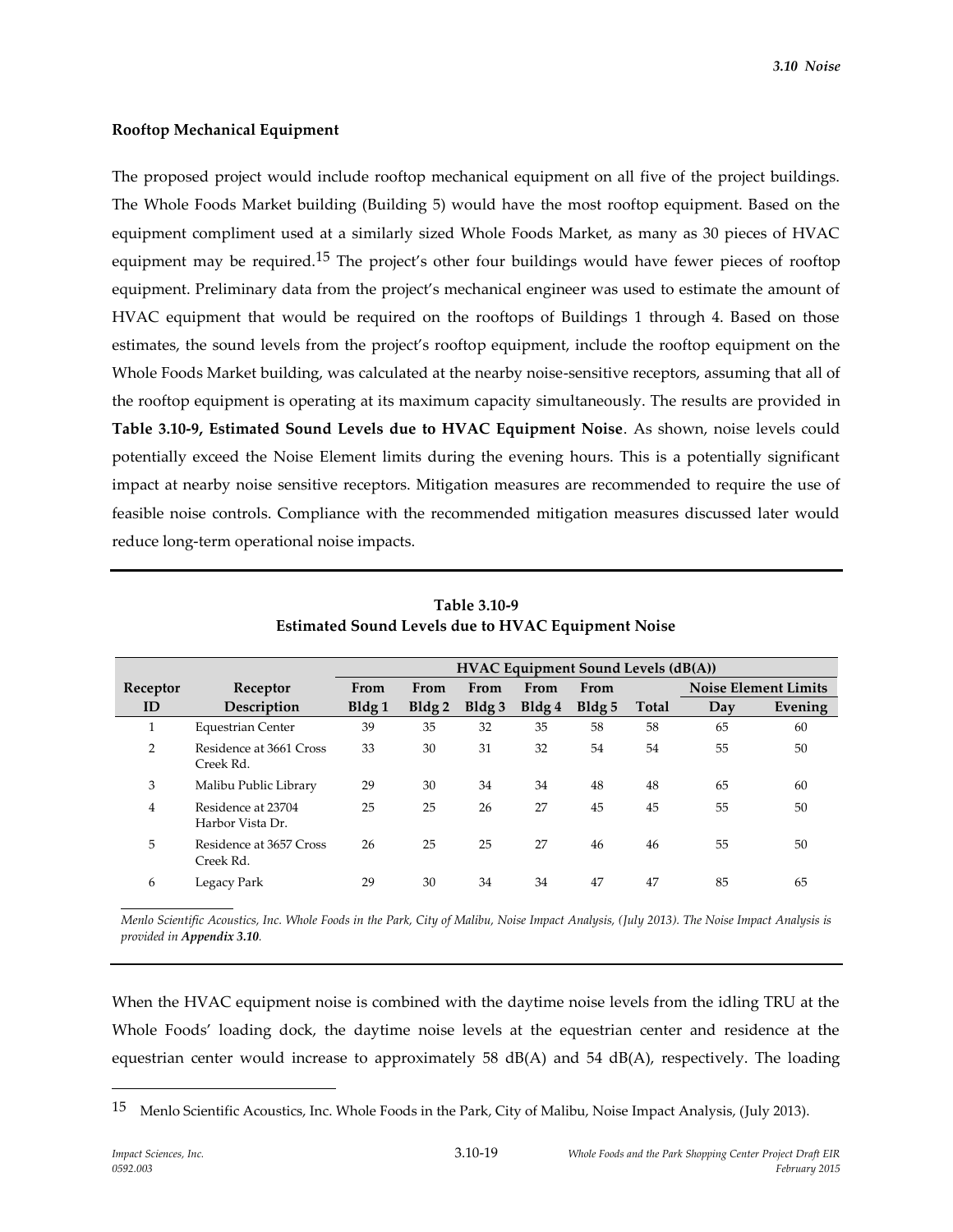docks and HVAC units would not cause an increase in sound levels that would exceed the daytime 65 dB(A) significance threshold for non-transportation noise sources at these locations; however, it may increase noise levels from existing conditions by greater than 10 dB(A), and would be audible at both locations. However, compliance with the recommended operational mitigation measures discussed below would reduce the long-term operational noise from these sources to general ambient levels.

#### **Potential Late Restaurant Closing Times**

The project may include two small restaurants that could close as late as 11:00 PM, thereby necessitating compliance with the lower General Plan Noise Element sound limits of 40 dB(A) at the three residential receptors (Receptors  $#3$ ,  $#4$ , and  $#5$ ) and 60 dB(A) at the other three receptors. This analysis assumes worst-case conditions that the restaurants are located in Building 1 and 2, and that the HVAC equipment in the other three buildings are shut down at 10:00 PM. The estimated HVAC equipment sound levels at the noise-sensitive receptors are provided in **Table 3.10-10, Estimated Sound Levels due to HVAC Equipment Noise Operating at Buildings 1 and 2 between 10:00 PM and 11:00 PM**. Based on the result shown, the operation of two possible restaurants until 11:00 PM would not result in noise impacts from the non-transportation rooftop equipment and impacts would be less than significant. It should be noted that the loading docks associated with the proposed Whole Foods Market would be used during the daytime and would not be used during the 10:00 PM to 11:00 PM hour.

|               |                                     | <b>HVAC Equipment Sound Levels (dB(A))</b> |                   |              |                             |  |  |
|---------------|-------------------------------------|--------------------------------------------|-------------------|--------------|-----------------------------|--|--|
| Receptor      |                                     | From                                       | From              |              | <b>Noise Element Limits</b> |  |  |
| ID            | <b>Receptor Description</b>         | Building 1                                 | <b>Building 2</b> | <b>Total</b> | 10:00 PM to 11:00 PM        |  |  |
|               | <b>Equestrian Center</b>            | 39                                         | 35                | 41           | 60                          |  |  |
| $\mathcal{P}$ | Residence at 3661 Cross Creek Rd.   | 33                                         | 30                | 35           | 40                          |  |  |
| 3             | Malibu Public Library               | 29                                         | 30                | 33           | 60                          |  |  |
| 4             | Residence at 23704 Harbor Vista Dr. | 25                                         | 25                | 28           | 40                          |  |  |
| 5             | Residence at 3657 Cross Creek Rd.   | 26                                         | 25                | 29           | 40                          |  |  |
| 6             | Legacy Park                         | 29                                         | 30                | 33           | 60                          |  |  |

**Table 3.10-10 Estimated Sound Levels due to HVAC Equipment Noise Operating at Buildings 1 and 2 between 10:00 PM and 11:00 PM** 

*Menlo Scientific Acoustics, Inc. Whole Foods in the Park, City of Malibu, Noise Impact Analysis, (July 2013). The Noise Impact Analysis is provided in Appendix 3.10.*

# *Mitigation Measures*

The proposed project shall implement the following construction mitigation measures.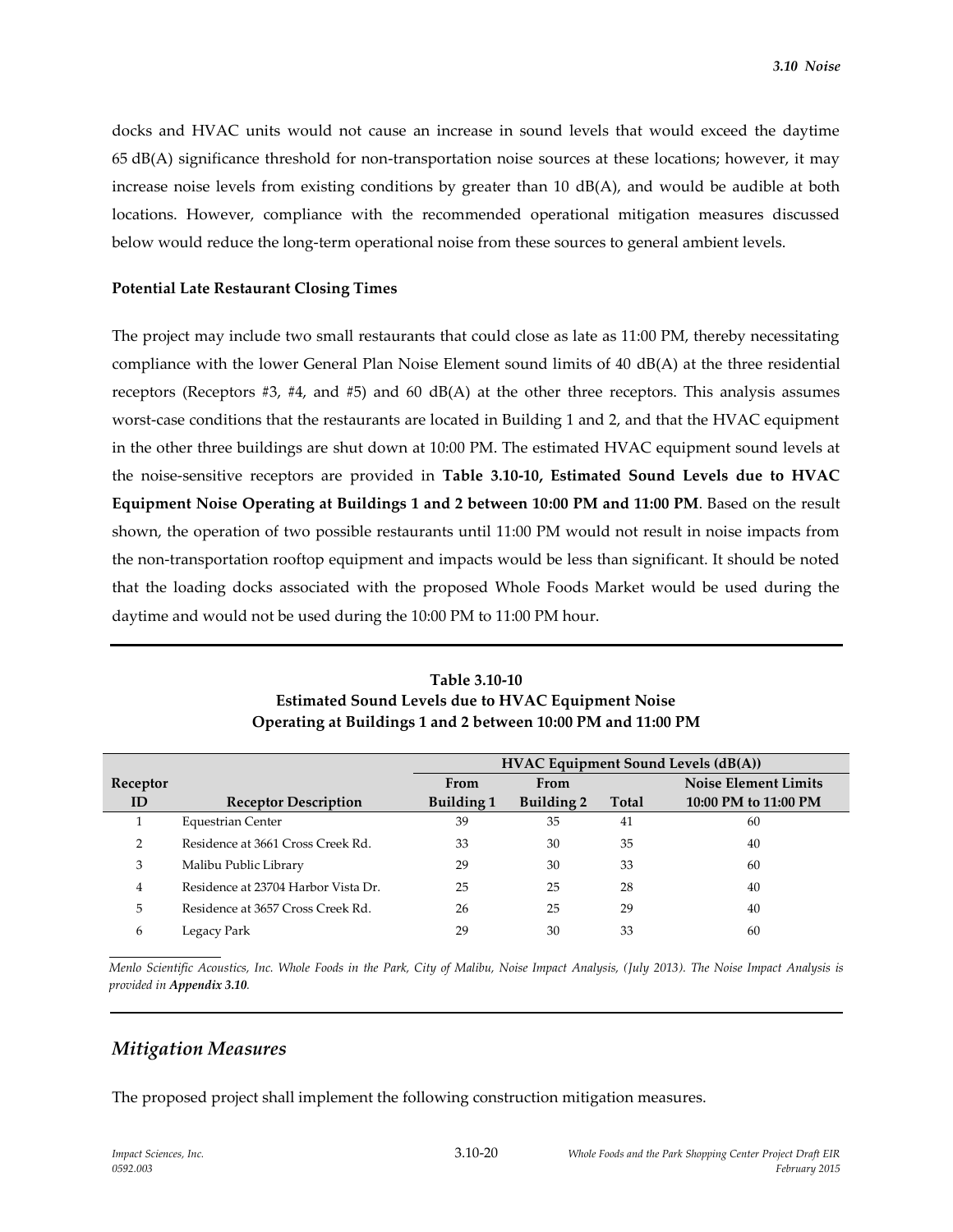- **3.10-1:** All construction machinery and delivery trucks shall be maintained to the highest level of performance, and shall be outfitted with all noise reduction accessories, e.g., mufflers, enclosures, etc. that are offered by the equipment manufacturers.
- **3.10-2:** The contractor and all subcontractors shall be knowledgeable about the details of Chapter 8.24 NOISE of the Malibu Municipal Code, and shall conform to its requirements at all times.
- **3.10-3:** Construction activities shall occur only during the hours permitted by the Malibu Municipal Code – 7:00 AM until 7:00 PM on weekdays, and 8:00 AM until 5:00 PM on Saturdays. Construction activities are not permitted on Sundays and holidays.
- **3.10-4:** The construction site shall be laid out such that materials are stored and staged near the south end of the site to maximize the distance from the equestrian center.
- **3.10-5:** Prior to construction, all residences within 1,000 feet of the site shall be individually notified of the project's construction schedule.
- **3.10-6:** Prior to construction, a sign shall be posted on the site that is legible from at least 50 feet off-site. The sign shall include a telephone number that residents can call to inquire about the construction process and to register complaints. The project developer shall designate a "noise control coordinator" who will reply to all construction noise-related questions and complaints.
- **3.10-7:** Prior to the commencement of general construction, the contractor shall construct a noise wall along the property's entire north boundary to minimize the noise emissions to the equestrian center, the residence at its west edge and the residences to the north. The wall shall be at least 12 feet tall, and can be made of any solid material that weighs at least 5 pounds per square foot, e.g., stucco, wood, masonry, etc. The noise wall shall be reviewed and approved by the City of Malibu Planning Department prior to its construction.

The proposed project shall implement the following operational mitigation measures.

**3.10-8:** The project shall retain the north boundary's 12-foot-high noise wall to minimize the operational phase noise emissions to the equestrian center, the residence at its west edge and the residences to the north. This will control the noise from such on-grade sources as cars, delivery and garbage trucks, parking lot sweepers, etc.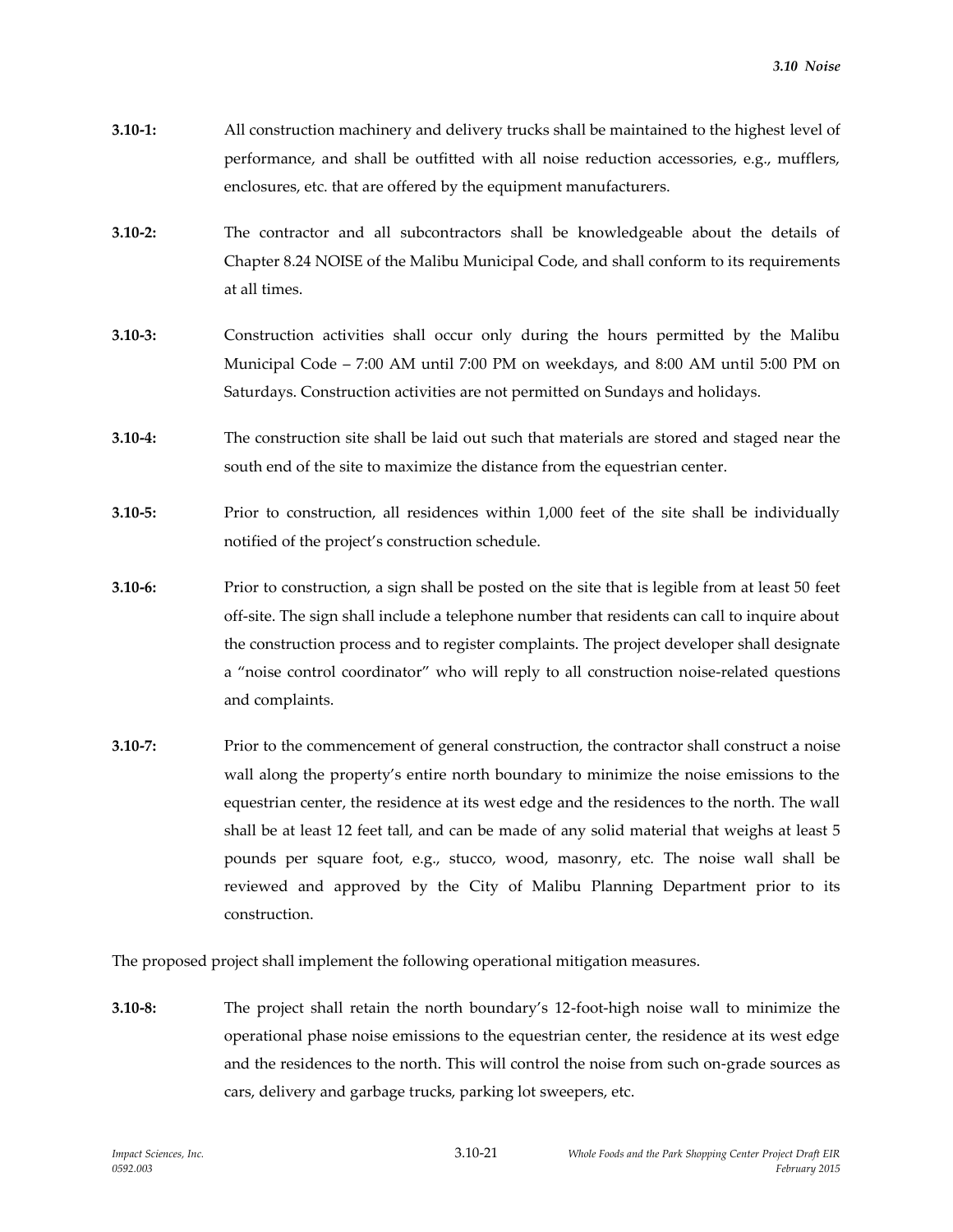- **3.10-9:** The project shall install rooftop noise barrier screens that surround all rooftop equipment on Building 5. The locations, weights, and heights of the screens will depend on the specific equipment. At a minimum, the screens shall be made of a solid material that weighs at least 4 pounds per square foot, and they shall completely shield the line-ofsight from each piece of rooftop equipment to the noise-sensitive receptors and shall be as close to the equipment as possible, while allowing for proper operation and maintenance.
- **3.10-10:** All truck deliveries and all maintenance operations shall occur between the hours of 7:00 AM and 7:00 PM.

# *Residual Impacts*

The construction mitigation measures would reduce both the maximum construction noise and average construction noise at the noise-sensitive receptors. The mitigated noise levels are shown in **Table 3.10-11, Estimated Maximum Mitigated Construction Sound Levels and Their Impacts**, and in **Table 3.10-12, Estimated Average Mitigated Construction Sound Levels and Their Impacts**.

|                |                                        |                    |                     | <b>Excess over</b> |                    |             |
|----------------|----------------------------------------|--------------------|---------------------|--------------------|--------------------|-------------|
|                |                                        | Unmitigated        | Significance        | <b>Threshold</b>   | <b>Excess over</b> |             |
|                |                                        | Maximum            | Threshold per       | without            | Threshold with     | Significant |
| Receptor       | Receptor                               | <b>Sound Level</b> | <b>General Plan</b> | Mitigation         | Mitigation         | Impact with |
| ID             | Description                            | (dB(A), Lmax)      | (dB(A), Lmax)       | (dB(A))            | (dB(A))            | Mitigation? |
| 1              | <b>Equestrian Center</b>               | 93                 | 85                  | 8                  |                    | NO.         |
| 2              | Residence at 3661<br>Cross Creek Rd.   | 75                 | 85                  |                    |                    | NO.         |
| 3              | Malibu Public<br>Library               | 70                 | 85                  |                    |                    | NO.         |
| $\overline{4}$ | Residence at 23704<br>Harbor Vista Dr. | 65                 | 75                  |                    |                    | NO.         |
| 5              | Residence at 3657<br>Cross Creek Rd.   | 66                 | 75                  |                    |                    | NO.         |
| 6              | Legacy Park                            | 75                 | 85                  |                    |                    | NO.         |

**Table 3.10-11 Estimated Maximum Mitigated Construction Sound Levels and Their Impacts**

*Menlo Scientific Acoustics, Inc. Whole Foods in the Park, City of Malibu, Noise Impact Analysis, (July 2013). The Noise Impact Analysis is provided in Appendix 3.10.*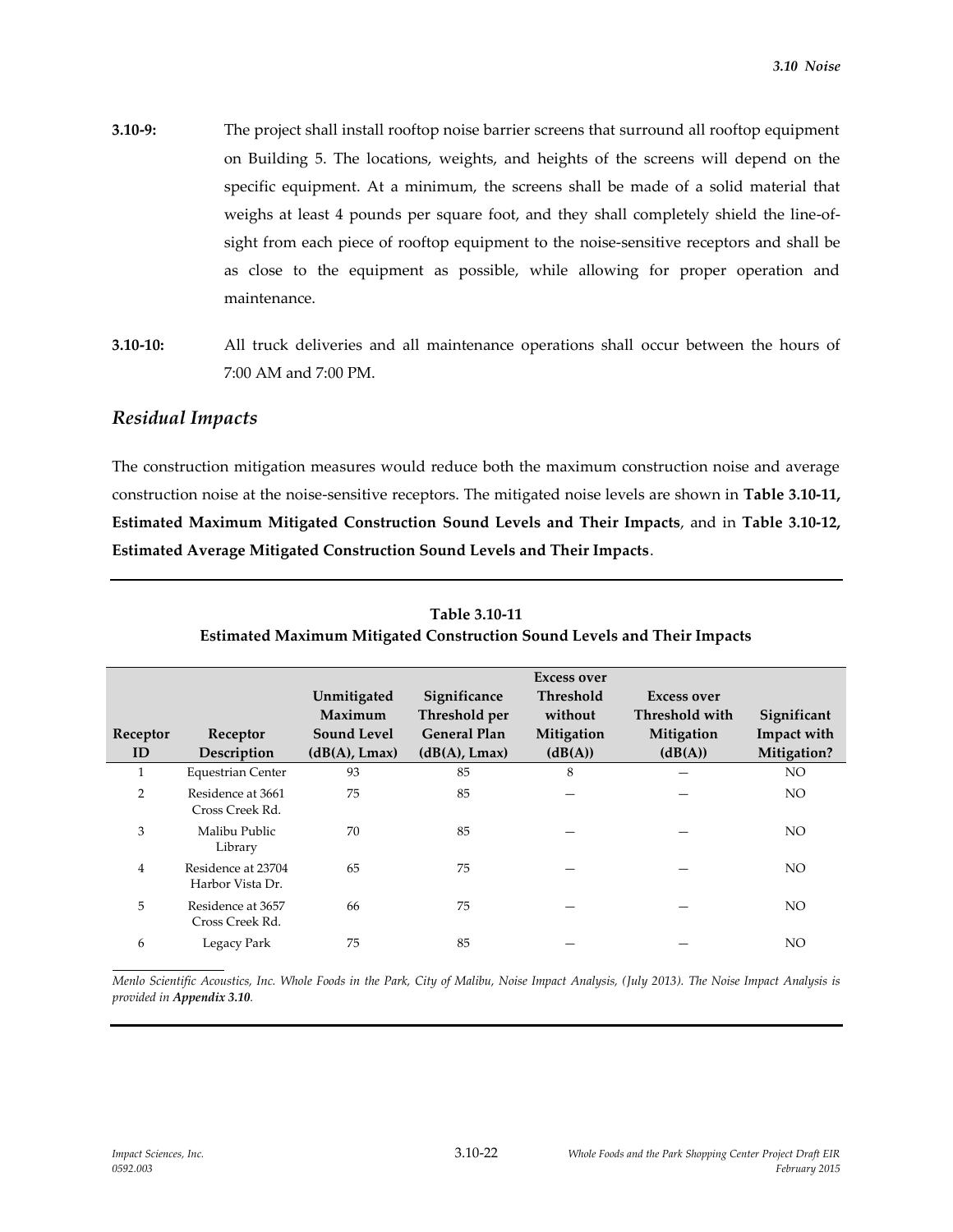| Receptor<br>ID | Receptor<br>Description                | Unmitigated<br><b>Average Sound</b><br>Level<br>(dB(A), Leq) | Significance<br>Threshold per<br><b>General Plan</b><br>(dB(A), Leq) | <b>Excess over</b><br><b>Threshold</b><br>without<br>Mitigation<br>(dB(A)) | <b>Excess over</b><br>Threshold<br>with<br>Mitigation<br>(dB(A)) | Significant<br>Impact with<br>Mitigation? |
|----------------|----------------------------------------|--------------------------------------------------------------|----------------------------------------------------------------------|----------------------------------------------------------------------------|------------------------------------------------------------------|-------------------------------------------|
| 1              | <b>Equestrian Center</b>               | 71                                                           | 65                                                                   | 6                                                                          |                                                                  | NO.                                       |
| 2              | Residence at 3661<br>Cross Creek Rd.   | 67                                                           | 65                                                                   | $\overline{2}$                                                             |                                                                  | NO.                                       |
| 3              | Malibu Public<br>Library               | 66                                                           | 65                                                                   | $\mathbf{1}$                                                               |                                                                  | <b>YES</b>                                |
| $\overline{4}$ | Residence at 23704<br>Harbor Vista Dr. | 62                                                           | 55                                                                   | 7                                                                          | 7                                                                | <b>YES</b>                                |
| 5              | Residence at 3657<br>Cross Creek Rd.   | 63                                                           | 55                                                                   | 8                                                                          | 5                                                                | <b>YES</b>                                |
| 6              | Legacy Park                            | 66                                                           | 65                                                                   | 1                                                                          |                                                                  | YES                                       |

# **Table 3.10-12 Estimated Average Mitigated Construction Sound Levels and Their Impacts**

*Menlo Scientific Acoustics, Inc. Whole Foods in the Park, City of Malibu, Noise Impact Analysis, (July 2013). The Noise Impact Analysis is provided in Appendix 3.10.*

The residual 1 dB(A) increase for the library proper is not considered significant because the construction of the library façade provides more outdoor-to-indoor noise reduction (OINR) than is assumed by most municipal acoustical criteria. Most municipal acoustical criteria assume that a building façade provides approximately 20  $dB(A)$  of OINR, such that a 65  $dB(A)$  outdoor sound environment becomes about 45 dB(A) indoors after passing through the building's façade. The library's east façade wall, which faces the proposed project, is brick, which provides approximately 35 dB(A) of OINR. We estimate that the combination of the east façade brick wall and the south façade glass wall yields a combined OINR of at least 25 dB(A). Accordingly, a 66 dB(A) outdoor noise environment will be only about 41 dB(A) inside the library, and would be less than the assumed 45 dB(A) indoor limit.

The noise wall along the property's north boundary would not reduce the sound levels at Receptor #4, the residence at 23704 Harbor Vista Drive, due to the elevation of the receptor (about 150 feet above sea level), which would require an unreasonably tall noise wall to reduce the average construction phase sound levels to less than significance. In addition, noise levels at Receptor #5, the residence at 3657 Cross Creek Road, would remain above the General Plan's threshold of significance, as would noise levels at Legacy Park. Therefore, construction impacts would be mitigated to less than significant with the exception of the receptors located at 23704 Harbor Vista Drive, 3657 Cross Creek Road, and Legacy Park, which would remain significant and unavoidable.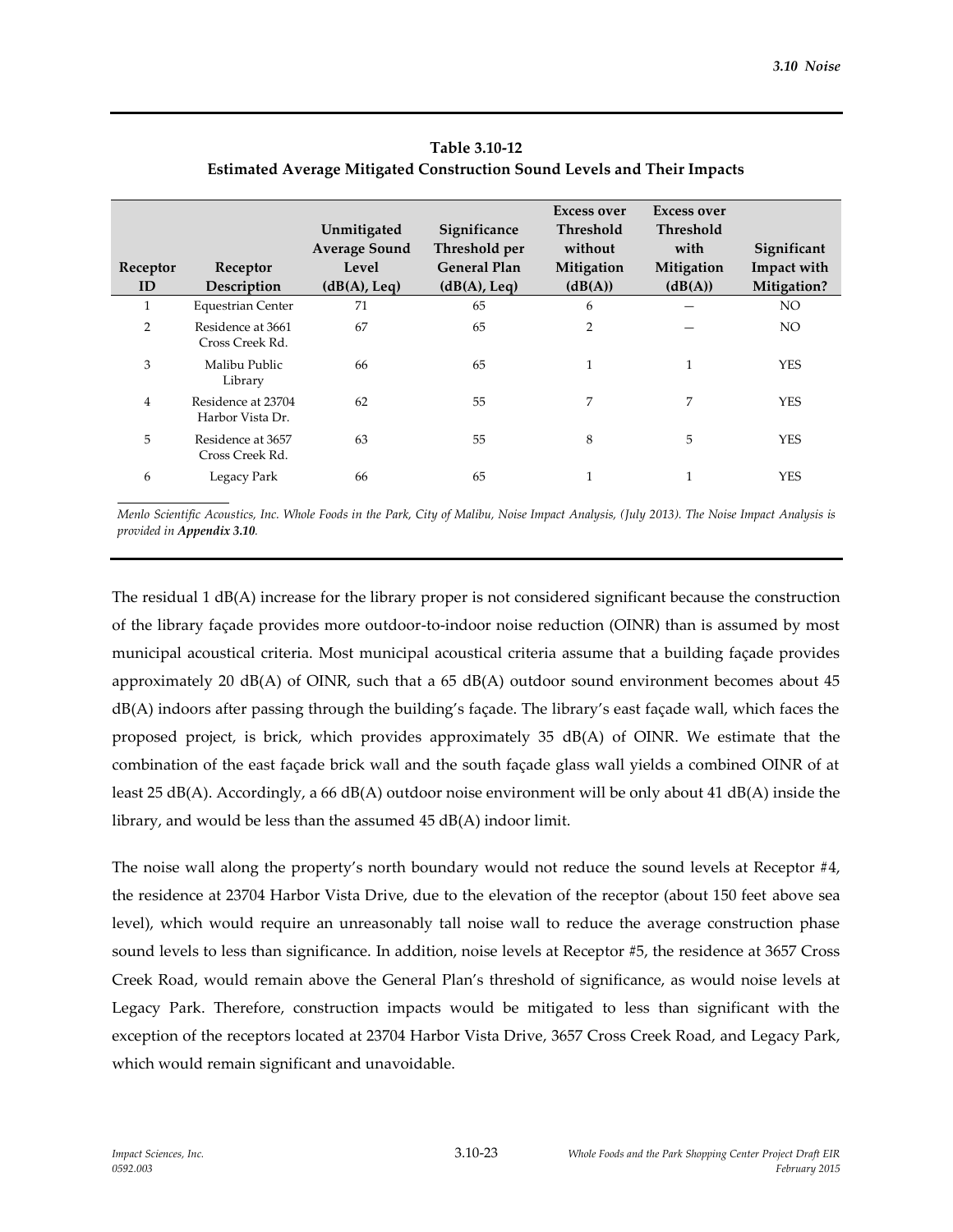Retaining the project site 12-foot-high construction noise wall along the northern boundary and installing rooftop barrier screens around the rooftop equipment would reduce operational noise levels by at least 6 dB(A), which would reduce the identified significant impacts during the evening hours. Operational impacts would be mitigated to less than significant.

# **Threshold 3.10.2 Expose persons to or generate excessive ground borne vibration or ground borne noise levels.**

Persons in the area surrounding the project could be exposed to ground-borne vibration or ground-borne noise levels related to construction activities. The results from vibration can range from no perceptible effects at the lowest vibration levels, to low rumbling sounds and perceptible vibrations at moderate levels, to slight structural damage at the highest levels. Site ground vibrations from construction activities very rarely reach the levels that can damage structures, but they can achieve the audible range and be felt in buildings very close to the site. The FTA developed a methodology and significance criteria to evaluate vibration impacts from surface transportation modes (i.e., passenger cars, trucks, buses, and rail) in Transit Noise Impact and Vibration Assessment (FTA Guidelines) (May 2006). **Table 3.10-13, Groundborne Vibration Impact Criteria for General Assessment**, shows the FTA General Assessment criteria for groundborne vibration.

|                                                                            | <b>Impact Levels (VdB)</b>           |         |        |  |
|----------------------------------------------------------------------------|--------------------------------------|---------|--------|--|
|                                                                            | Occasional<br>Infrequent<br>Frequent |         |        |  |
| <b>Land Use Category</b>                                                   | Events                               | Eveners | Events |  |
| <b>Category 1:</b> Buildings where vibration would interfere with interior |                                      |         |        |  |
| operations                                                                 | 65                                   | 65      | 65     |  |
| <b>Category 2:</b> Residences and buildings where people normally sleep    | 72                                   | 75      | 80     |  |
| Category 3: Institutional land uses with primarily daytime uses            | 75                                   | 78      | 83     |  |

**Table 3.10-13 Groundborne Vibration Impact Criteria for General Assessment**

*a. Frequent Events are defined as more than 70 vibration events of the same source per day.* 

*b. Occasional Events are defined as between 30 and 70 vibration events of the same source per day.* 

*c. Infrequent Events are defined as fewer than 30 vibration events of the same source per day.* 

*d. This criterion limit is based on levels that are acceptable for most moderately sensitive equipment such as optical microscopes. Vibrationsensitive manufacturing or research would require detailed evaluation to define the acceptable vibration levels*

*SOURCE: Harris Miller Miller & Hanson Inc., Transit Noise and Vibration Impact Assessment, Final Report, Federal Transit Administration (May 2006).*

The primary and most intensive vibration source associated with development of the project would be the use of bulldozers and loaded trucks hauling debris and materials. **Table 3.10-14, Typical Vibration Levels for Construction Equipment**, lists vibration source levels for typical construction equipment.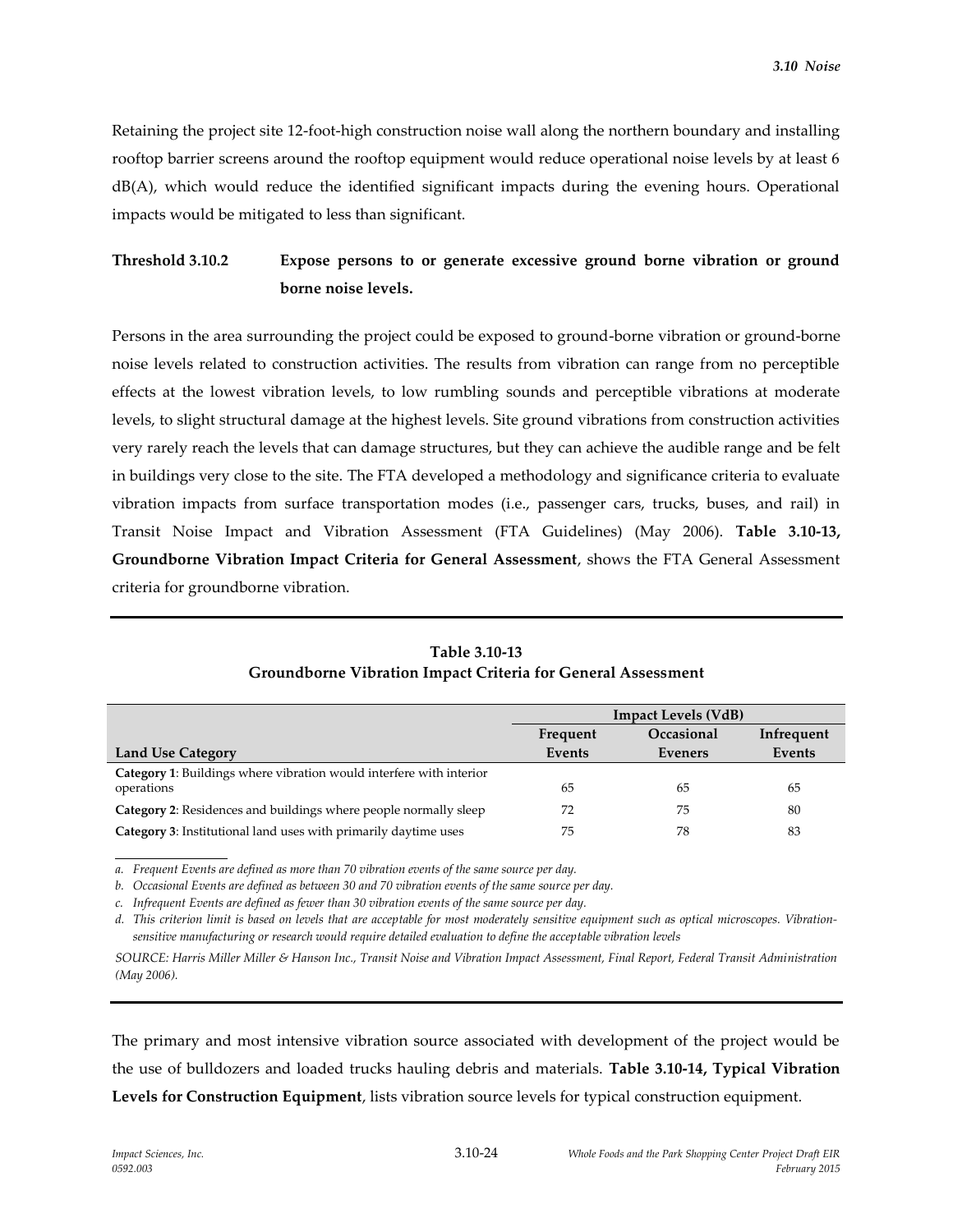|                 | Approximate VdB |         |         |          |  |  |  |
|-----------------|-----------------|---------|---------|----------|--|--|--|
| Equipment       | 25 Feet         | 50 Feet | 75 Feet | 100 Feet |  |  |  |
| Compressor      | 81              | 75      | 71      | 69       |  |  |  |
| Loaded trucks   | 86              | 80      | 76      | 74       |  |  |  |
| Jackhammer      | 79              | 73      | 69      | 67       |  |  |  |
| Small Bulldozer | 58              | 52      | 48      | 46       |  |  |  |
| Backhoe         | 80              | 74      | 70      | 68       |  |  |  |
| Paver           | 84              | 78      | 74      | 72       |  |  |  |

# **Table 3.10-14 Typical Vibration Levels for Construction Equipment**

Loaded trucks are capable of producing approximately 80 VdB at 50 feet. Construction associated with would require the demolition of the existing hardscape and the import of a total of 5,251 cubic yards of soil. It is anticipated that hauling would be limited to the weekday 6‐hour period of 9:00 AM to 3:00 PM, and that during peak hauling operations, there would be up to 20 truckloads per day of demolished materials and/or fill soil being transported on and off‐site. This would amount to 3.3 inbound and 3.3 outbound haul truck trips per hour. Therefore, the project would result in far fewer than 70 truck trips (vibration events) $^{16}$  per day. Further, given that loaded trucks would be used in excess of 50 feet from the nearest sensitive land uses and the infrequent number of vibration events per day, construction activities would not exceed the ground-borne vibration threshold for sensitive land uses and impacts would be considered less than significant.

The proposed project would not include any stationary equipment that would generate ground-borne vibration that would cause an annoyance to humans or any structural damage to buildings. During operation, the project would be served by delivery trucks and trash trucks that would collect municipal solid waste. However, the number of truck trips per day would be infrequent and would be routed in excess of 50 feet from the nearest sensitive land uses. Therefore, operational vibration events would be less than significant.

# *Mitigation Measures*

No mitigation measures are required.

<sup>16</sup> A vibration event refers to the number of times the piece of vibratory equipment would be operated per day.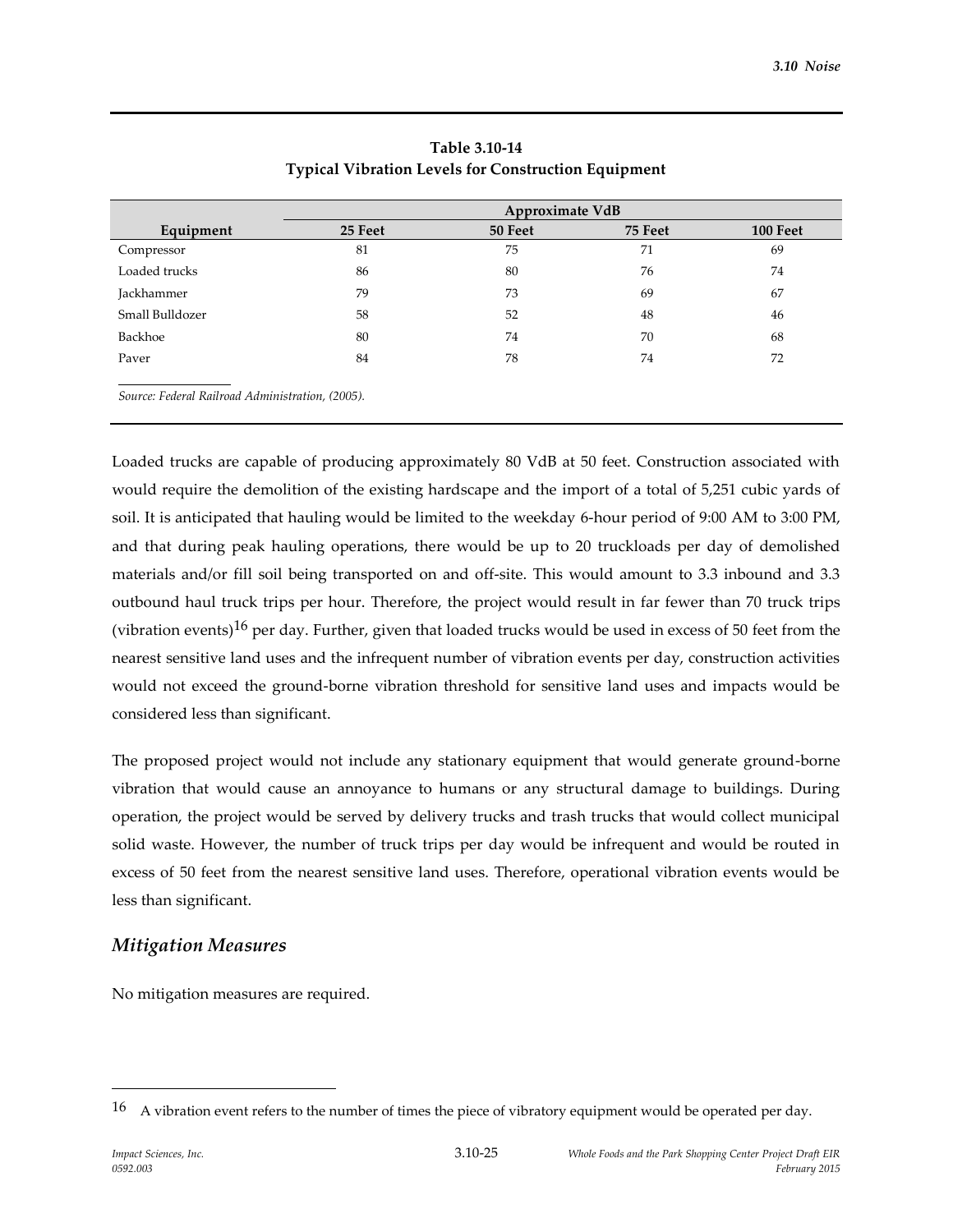#### *Residual Impacts*

Impacts would be less than significant.

# **Threshold 3.10.3 Result in a substantial permanent increase in ambient noise levels in the project vicinity above levels existing without the project.**

As previously discussed, operation of the project would result in an incremental increase in area traffic volumes above those that would occur without the project. Noise generated by vehicular traffic traveling on the local roadway network represents the predominant and most consistent noise source for the project. The increase in traffic would result in a permanent increase in ambient noise levels in the project vicinity above existing levels. However, as previously discussed, the increase in roadway sound levels from project-only traffic would be approximately 0.4 dB(A) above the current existing sound levels measured at the noise-sensitive receptors. An increase of 0.4 dB(A) is below the level of human perception and would not result in an audible increase in noise levels above the current sound levels measured at the noise-sensitive receptors. Additionally, an increase of 0.4 dB(A) would not result in an audible increase in interior noise levels at the noise-sensitive receptors. As a result, roadway noise level from the project would have a less than significant impact.

The project's non-transportation noise sources would result in a permanent increase in ambient noise levels that would be considered potentially significant. The loading dock at the proposed project would be located on the north façade of the Whole Foods Market building. While the loading dock would not cause an increase in sound levels that would exceed the daytime 65 dB(A) significance threshold for nontransportation noise sources at the nearest noise-sensitive receptors, it may increase noise levels from existing conditions by approximately 10 to 11 dB(A), and would be audible at both locations. The proposed project would also include rooftop mechanical equipment on all five of the project buildings. The Whole Foods Market building (Building 5) would have the most rooftop equipment. As shown previously in **Table 3.10-9**, noise levels could potentially exceed the Noise Element limits during the evening hours. This is a potentially significant impact at nearby noise sensitive receptors. When the HVAC equipment noise is combined with the daytime noise levels from the idling TRU at the Whole Foods' loading dock, the daytime noise levels at the equestrian center and residence at the equestrian center would increase to approximately 58  $dB(A)$  and 54  $dB(A)$ , respectively. The loading docks and HVAC units would not cause an increase in sound levels that would exceed the daytime  $65$  dB(A) significance threshold for non-transportation noise sources at these locations; however, it may increase noise levels from existing conditions by greater than 10 dB(A), and would be audible at both locations.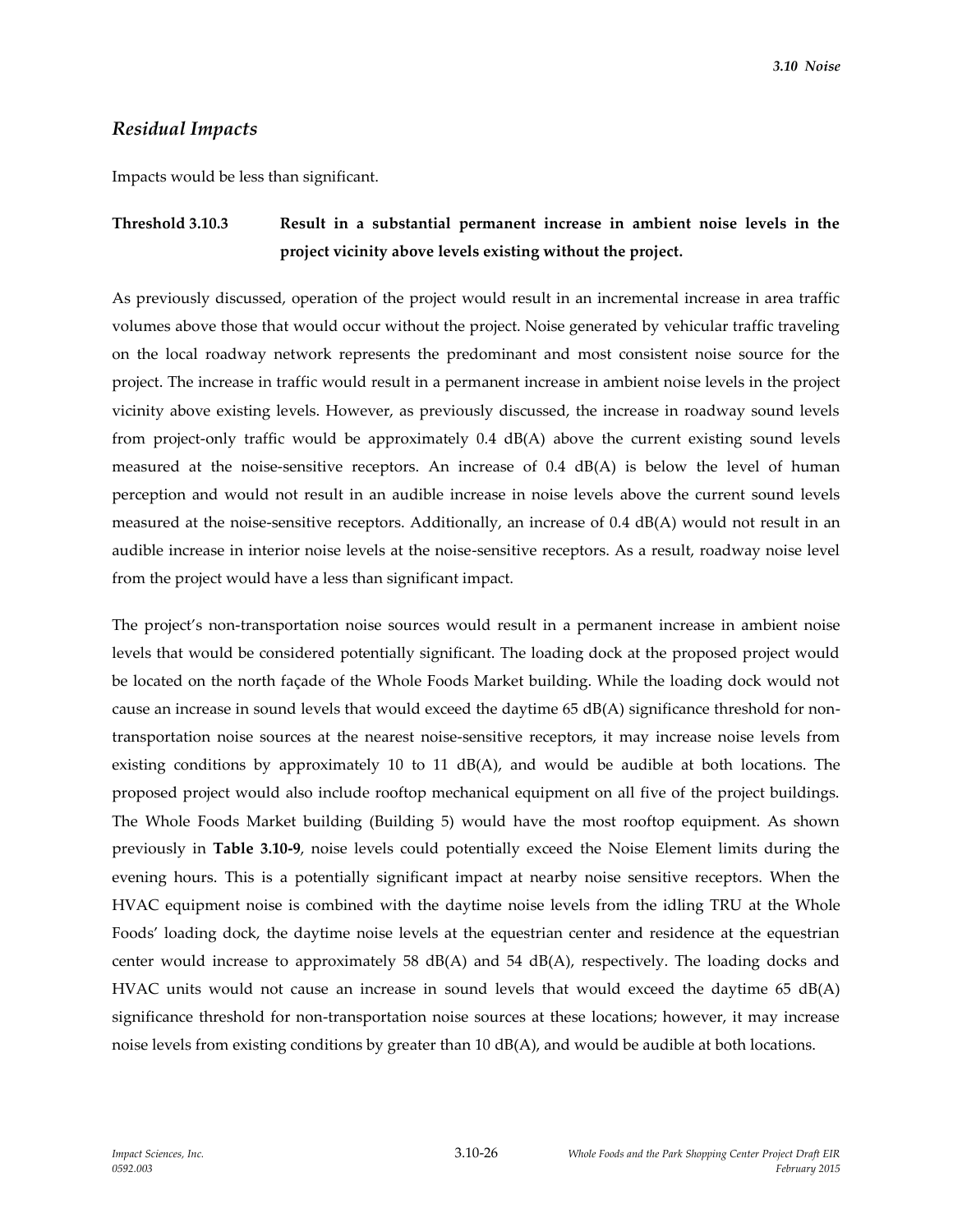The project may include two small restaurants that could close as late as 11:00 PM, thereby necessitating compliance with the lower General Plan Noise Element sound limits of 40 dB(A) at the three residential receptors (Receptors #2, #4, and #5), 60 dB(A) at the three other receptors. However, as shown in **Table 3.10-10**, the operation of two possible restaurants until 11:00 PM would not result in noise impacts from the non-transportation rooftop equipment and impacts would be less than significant.

### *Mitigation Measures*

Mitigation measures **3.10-8** through **3.10-10**, as previously discussed, would reduce operational noise levels.

### *Residual Impacts*

Impacts would be mitigated to less than significant.

# **Threshold 3.10.4 Result in a substantial temporary or periodic increase in ambient noise levels in the project vicinity above levels existing without the project.**

Construction of the project would generate an increase in short-term and temporary noise levels in the vicinity of the project site. Construction noise levels at receptors would tend to vary based on the location of construction activity and the number of equipment simultaneously in use. As shown previously in **Table 3.10-7**, the maximum construction noise levels at the nearby noise sensitive receptors would potentially exceed the significance threshold at the equestrian center (Receptor #1). As shown previously in **Table 3.10-8**, the average construction noise levels at the nearby noise-sensitive receptors would potentially exceed the significance thresholds at the multiple nearby noise-sensitive receptors (i.e., Receptor #s 1 through 6, described above). Therefore, construction would result in a substantial temporary or periodic increase in ambient noise levels and impacts would be potentially significant.

# *Mitigation Measures*

Mitigation measures **3.10-1** through **3.10-7**, as previously discussed, would reduce construction noise levels.

# *Residual Impacts*

Impacts would be mitigated to less than significant, with the exception of receptors located at 23704 Harbor Vista Drive, 3657 Cross Creek Road, and Legacy Park, which would remain significant and unavoidable.